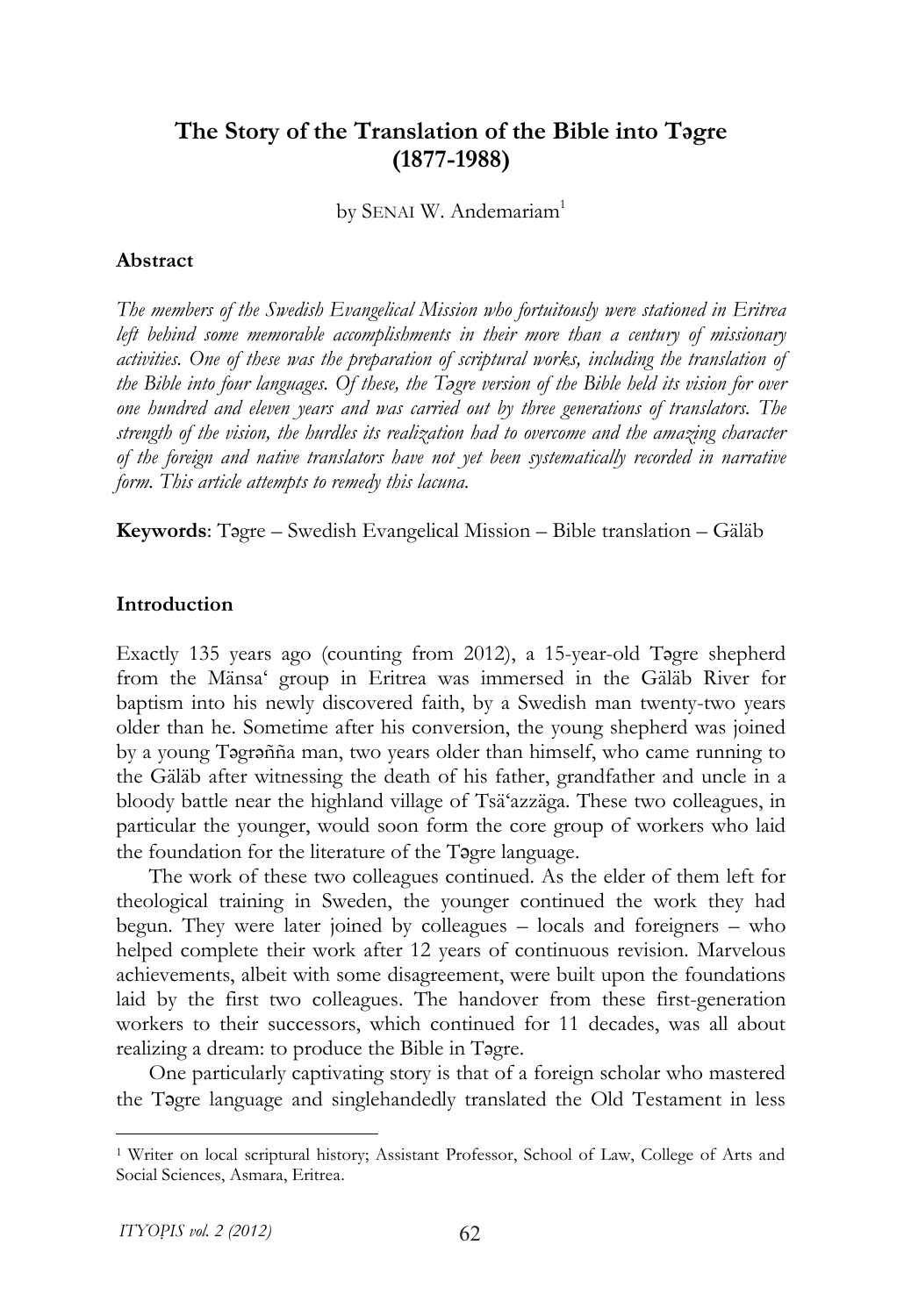Kenya, the US and Hong Kong, with its last torchbearer passing away in September 2011. If counted from the day of baptism of the shepherd-turned-Bible-translator, the whole process took a total of 111 years (1877–1988) or, to than 15 years. The vision persisted for more than a century in Eritrea, Sweden, put it more dramatically, nearly 40,515 days.

#### **1. The Inception (c. 1878-1890)**

-

The 18th International Conference of Ethiopian Studies in Dirre Dawa: Sometime before 1883, the Rev. Bengt Peter Lundahl (1840–1885), the leader of the  $\text{Im}$  Kullu mission station,<sup>2</sup> while he "himself continued to use Amharic

<sup>&</sup>lt;sup>2</sup> Im Kullu, meaning 'mother of all' in Tagre, was the name of the station from which major scriptural and missionary works of the Swedish Evangelical Mission (SEM) originated. The The Mikael II Collection Control and Collection Accept Library Accepts for the Mikael School and Professor Adolf Kolmodin, the Director of the SEM who visited the ∃m Kullu station in October 1908, called the station the 'Mother of our East African Mission.' Karl Johan Lunustrom and Ezra Gebremedium, *Kenisha: The Koots and Development of the Evangelical Church*<br>*of Eritrea (1866–1935)* (Trenton: The Red Sea Press, 2011), 274. The Rev. Nils Hylander (1861–1929), who was a pastor at the ∃m Kullu station in 1890 and Gäläb in 1891–1892 and who also was sent as an evangelist and served as a pastor in Ethiopia, once described the Hm Kullu station, designed by the architect and composer Wilhelm Stenhammer (1871– International Workshop on "Culture, Environment and Development" name "Ǝm Kullu" is often transcribed in many European sources as Menkullu or Moncullo. Lundström and Ezra Gebremedhin, *Kenisha: The Roots and Development of the Evangelical Church*  1927), as 'the most beautiful [station] on the whole Red Sea coast.' Lundström and Ezra Gebremedhin, *Kenisha*, 274*–*75, f.n. 481, 475.

Following successive and heartbreaking deaths, murders and sicknesses in the Kunama area where they had gone on an evangelical mission from 4 June 1866 until January 1870, the<br>SEM signature decided to with drug from these and same to Massum an 26 February 1970 of Hildesheim, profects decided to whitehaw from there and earne to massawa on 2012 cordary 1070 to recover. They then established a flourishing congregation in Massawa and built a school in 1871. In 1877, the British general and colonial administrator Charles George Gordon (1833–1885) used his own money to buy a piece of land at  $\overline{H}$ m Kullu already allotted to the SEM by Magninger and carry it to the SEM as a city on New Yorks Day 1979. Here the SEM by Multizuger, and gave it to the SEM as a gift on New Year's Day 1070. Here the<br>SEM mission base was built in 1879, a place where many individuals (or their descendants) who would later have an impact on the religious, social, literary, academic and political SEM pioneers decided to withdraw from there and came to Massawa on 26 February 1870 SEM by Munzinger, and gave it to the SEM as a gift on New Year's Day 1878. Here the history of Eritrea and Ethiopia grew up or met each other.  $\mathcal{F}_1$ m Kullu served as the headquarters of the SEM until 1891, when it was moved to the highland village of Tsä'azzäga, the place where the indigenous evangelistic movement had started in the 1860s.

Italians wanted to purchase the base, but the SEM Board in Sweden hesitated until it finally decided to sell the station in 1913, a decision that was never implemented. In the 1930s the question in local traditions of gold minimized minimized minimized minimized minimized minimized minimized materials. (Wolbert SMIDT, in collaboration with GEBREMICHAEL Nguse) 181 throughout the British Military Administration of Eritrea; "in spite of the fact that the Pioneers in Ethiopia: Origins of the Evangelical Church Mekane Yesus (Uppsala: Offsetcenter ab,<br>1979), 120, 19, 15, 59, 161, 62, 164, 67, 201, 2, 214, 25, 272, 75, stars I undetailling and Engl ioni and Ezia<br>contribution 28 The Ǝm Kullu station, the pearl of the SEM in Eritrea, was abandoned after the SEM moved to the highlands following the establishment of the Italian colony in Eritrea. The Italians repaired the station and used it as a hospital for their soldiers wounded in the Italo-Ethiopian War. After the war the station was again abandoned and continued to deteriorate British authorities had promised to protect the property on the station, the lawless were left to plunder the station, bit by bit." Nowadays nothing remains at the former  $\overline{H}$ m Kullu station except the graveyard in which the tombstone of the hero of the  $\overline{H}$ m Kullu station, Petr Lundahl, can be seen; his engraved name is barely legible. Gustav Arén, *Evangelical*  1978), 130*–*48, 155*–*58, 161*–*62, 164*–*67, 201*–*3, 214*–*25, 273*–*75 etc.; Lundström and Ezra Gebremedhin, *Kenisha*, 132–57. For a brief introduction to  $\overline{A}$ m Kullu and its contribution as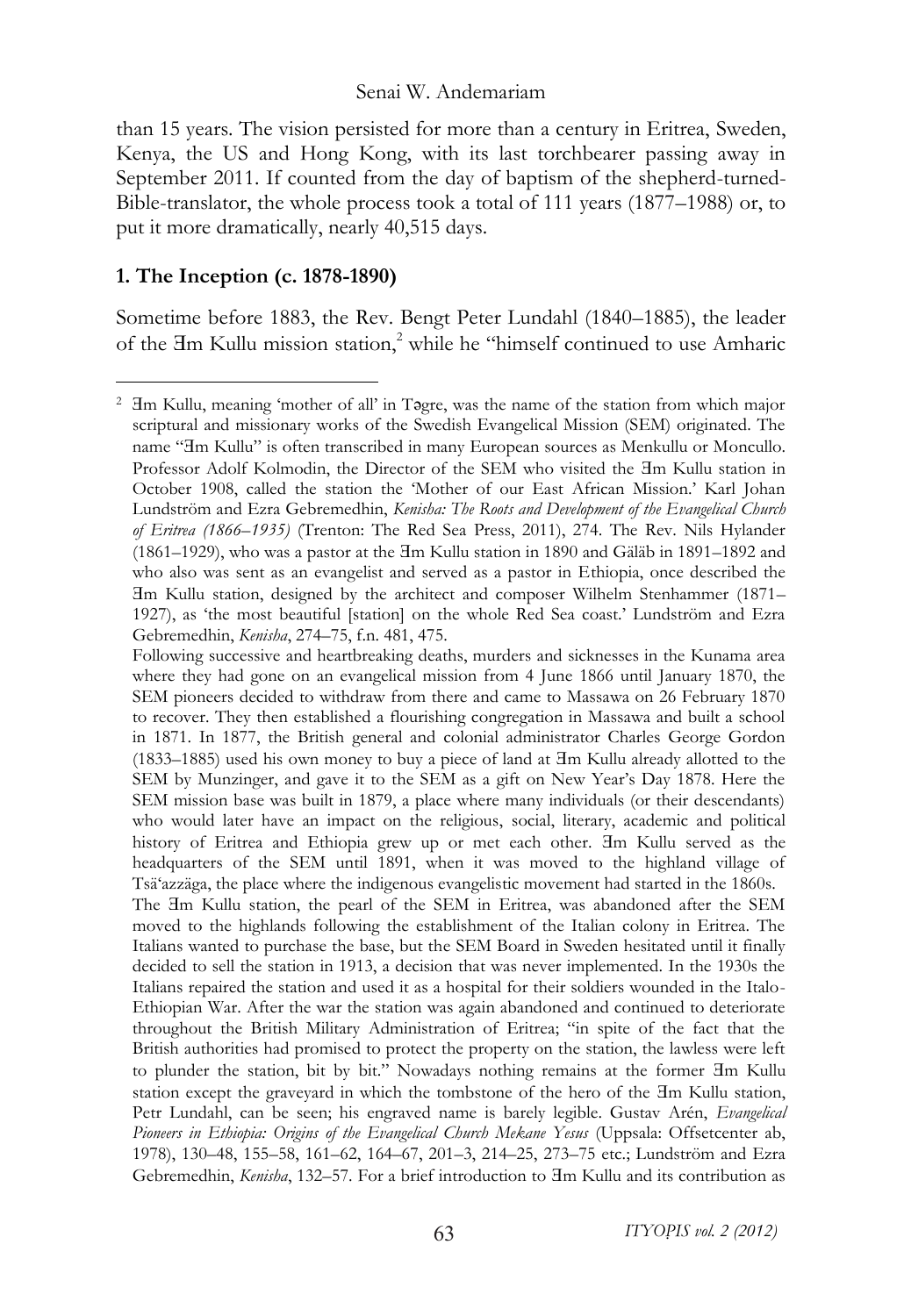named *qäshi* Dawit Amanu'el (1862–1944) the task of beginning to translate the Holy Scriptures into the latter's native language Tagre.<sup>4</sup> Dawit was the first man from the Mänsa' group of the Togre to be converted to Christianity by the as a medium for preaching and teaching,"<sup>3</sup> had set a young Tagre shepherd Swedish Evangelical Mission (SEM), having been baptized, at the age of 15, by Lundahl in the Gäläb River on 8 July  $1877$ <sup>5</sup>

his work by translating the Gospel of Mark, with the assistance of *qäshi* (E) Täwäldä-Mädhǝn Gäbrä-Mädhǝn (1860–1930). Täwäldä-Mädhǝn Gäbrä-Mädhan, born in 'Addi Täkkäläzzan, the home village of his mute mother 'Aǧiǧa<sup>7</sup> but with paternal links to the nearby village of Šǝmanǝgus Taḥǝtay, was the son of *qäshi* (O)<sup>8</sup> Gäbrä-Mädhən Täsfay (d. 1876), the head priest of Tsä'azzäga and one of the pioneers of the indigenous evangelical movement, and the hephew of  $q_{asbl}$  (O) Trayia-ab Tastay (C. 1040–1070) who was undoubtedly the inspirational leader of the movement.<sup>9</sup> A deacon of the andoubitedly the Inspirational feader of the movement. *TV* deacon of the Orthodox *Täwahado* Church by the age of 12, Täwäldä-Mädhən grew up under the tutelage of his father and his uncle, witnessing the fervent evangelical movement in his family. In 1874, he became a member of the evangelical congregation at Gäläb led by the memorable Finnish missionary Rev. Erik Emil Hedenström (1844–1904), who led the missionary work in the Mänsa' **International Workshop on "Culture, Environment and Development and Development and Development and Development and Development and Development and Development and Development and Development and Development and Developme** Dawit, described by Musa Aron as the father of the Tagre language, began and the nephew of *qäshi* (O) Haylä-ab Täsfay (c. 1846*–*1876) who was region.

Following the death of his father, the martyrdom of his uncle and From Ambivalence to Acceptance – International Conference on *Azmari* between the villages of Tsäʻazzäga and Hazzäga, Täwäldä-Mädhən fled to grandfather, as well as the destruction of Tsä'azzäga, all in the July 1876 battle

(Andreas WETTER) 164 (Andreas WETTER) 164 (Andreas WETTER) 164 (Andreas WETTER) 164 (Andreas WETTER) 164 (Andreas WETTER) 164 (Andreas WETTER) 164 (Andreas WETTER) 164 (Andreas WETTER) 164 (Andreas WETTER) 164 (Andreas WET

an evangelical base in Eritrea, see Wolbert Smidt, "Imkullu", in *Encyclopaedia Aethiopica*, vol.<br>2.0005.274.75 2 (2005), 274*–*75.

<sup>&</sup>lt;sup>3</sup> Lundström and Ezra Gebremedhin, Kenisha, 176.

<sup>&</sup>lt;sup>3</sup> Lundström and Ezra Gebremedhin, *Kenisha*, 176.<br><sup>4</sup> Arén, *Evangelical Pioneers in Ethiopia*, 303. In his preface to the 1902 New Testament, however, Dawit 'Amanu'el and Täwäldä-Mädh**ǝ**n Gäbrä-Mädhǝn, his students at the time, the task of K. G. Rodén states that the translation of the New Testament into Tǝgre was initiated by the Rev. E. E. Hedenström, the pioneer of the SEM mission at Gäläb, who in 1880 set

<sup>&</sup>lt;sup>5</sup> Arén, *Evangelical Pioneers in Ethiopia*, 215.<br><sup>6</sup> Musa Aron, *A Short Documentation of the History of the Bible in the Tigre Language*, 9.

starting to translate the New Testament into Togre.<br><sup>5</sup> Arén, *Evangelical Pioneers in Ethiopia*, 215.<br><sup>6</sup> Musa Aron, *A Short Documentation of the History of the Bible in the Tigre Language*, 9.<br><sup>7</sup> Rosa Holmer, *Twoldo M* translated into English from the original Swedish by Gustav Arén under the title *Tewolde-*<br>
Minimage of gold and part of the title *State of the title Charles the Charles of the title Charles the Charles of the title* Niedmin Gebremedinin (1860–1990), Pasior-Educator-Emgaist, a *Short Biography* (Assinara, reprificed from the *Quaderni di Studi Etiopici*, No. 6/7, 1985–1986), 113–15. A copy of the English *Medhin Gebremedhin (1860–1930), Pastor-Educator-Linguist, a Short Biography* (Asmara, reprinted translation is with the author.

had already been ordained to priesthood or pastoral services in the Orthodox *Täwahdo* used to distinguish native workers who had already been ordained to priesthood or pastoral services by the Swedish or Eritrean Evangelical/Lutheran Churches.<br><sup>9</sup> Arén, *Evangelical Pioneers in Ethiopia*, 172–82. <sup>8</sup> The identifier "(O)" has been used throughout this article to distinguish native workers who Church before they joined the Eritrean Evangelical Church. Similarly, the identifier "(E)" is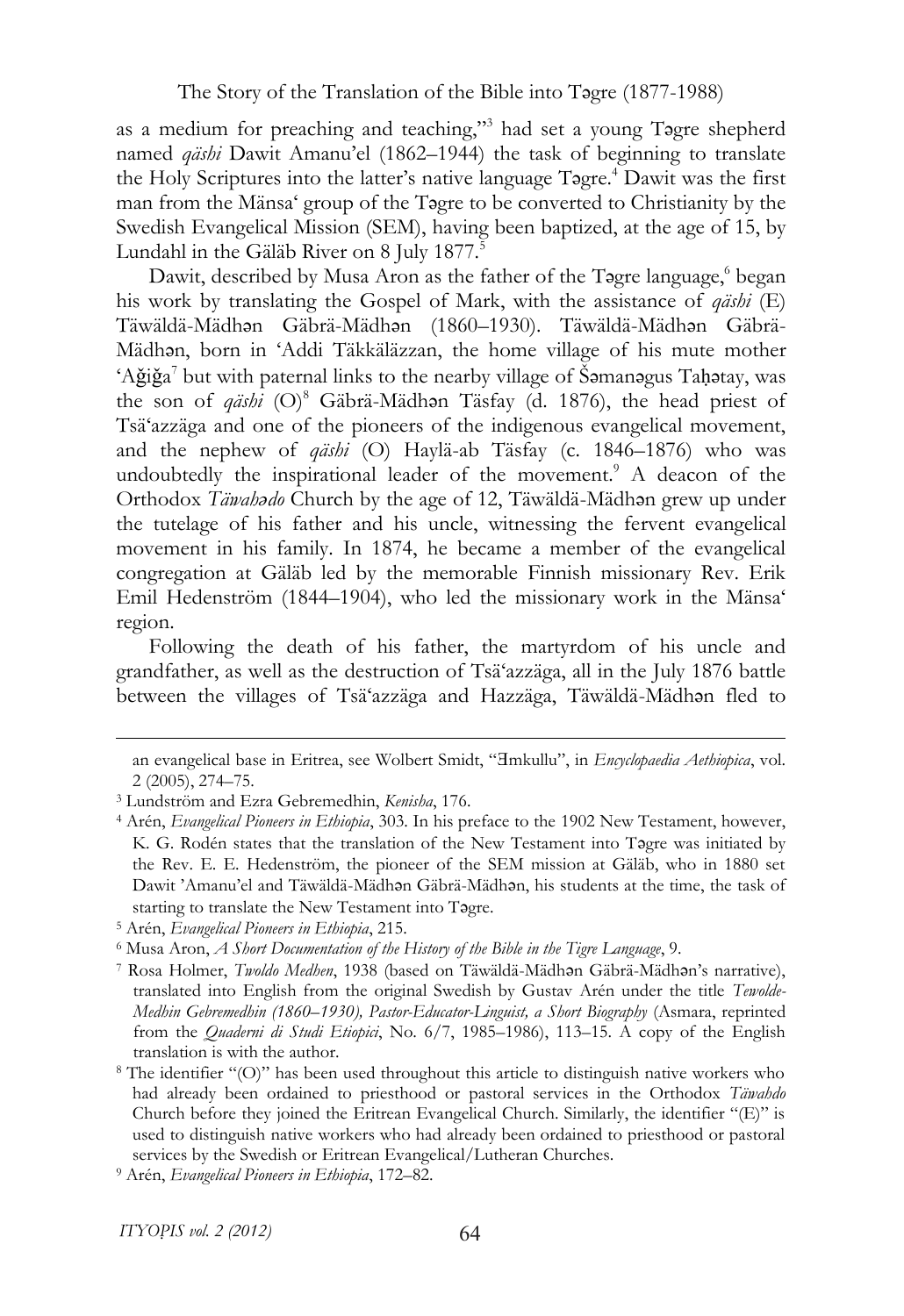to 'Aylät, a place of hot springs some 50 km southwest of Massawa where the SEM evangelists had, by the mid-1870s, established a clinic and a school working with the persecuted indigenous evangelical pioneers. At 'Aylät, he Gäläb where he was quickly befriended by Dawit Amanu'el. In 1877 he headed served as an evangelist. $10$ 

where, stationed at the house of the Rev. Karl Gustav (Gustaf) Rodén (1860– 1943), he worked as an evangelist (replacing the elder *qäshi* (O) Sälomon 'Atsqu) and a translator of the Holy Scripture into Togre. In December 1889, he went with his wife Amätä-Tsǝyon (aka Amätu) – the daughter of another indigenous evangelical pioneer *qäshi* (O) Zär'ä-Tsəyon Muse – to Gäläb to In 1883, he was sent to Sweden for theological training. Upon his return to Eritrea in 1887, he went to Harggiggo, a village 10 km south of  $\overline{3}$ m Kullu assist Dawit Amanu'el and others in the Tǝgre translation work.

In 1904, Täwäldä-Mädhǝn was recruited to work on the Tǝgrǝñña New  $\mathcal{F}$ aniguration (ATELE Beker towering figure of the work, Täwäldä-Mädhǝn had an extraordinary linguistic gift: he mastered Təgrəñña, Təgre, Gə'əz, Amharic, Arabic, Hebrew, Italian, and Swedish, and could tackle texts in English, German, Greek and Latin!<sup>12</sup> He was ordained in Asmära by Professor Adolf Kolmodin (1855–1928), father of Professor Johannes Axel Kolmodin (1884–1933), the prominent Swedish Orientalist and advisor to Emperor Haylä-Salasse,<sup>13</sup> on 1 January 1909, making him the first native evangelical worker to be ordained on the African  $\ddot{E}$  Ethiopia,  $\ddot{E}$  and  $\ddot{E}$  and  $\ddot{E}$ Testament translation by the man who was the driving force of the early translation work in Eritrea, Dr. Karl Winqvist (1847*–*1909). <sup>11</sup> Undoubtedly the continent.14

The HI Galad.<br> $\Gamma$ - 15  $\mathcal{O}$  the History and Culture of the Horn of  $\mathcal{O}$ Back to the early meeting between Täwäldä-Mädhǝn and Dawit in Gäläb. Their first work, the translation of the Gospel of Mark into Tagre,<sup>15</sup> was

<sup>10</sup> Lundström and Ezra Gebremedhin, *Kenisha*, 185. 11 Rosa Holmer, *Twoldo Medhen*, 117*–*36, 141*–*42. 12 Arén, *Evangelical Pioneers in Ethiopia*, 303,. Dr. Winqvist said that Täwäldä-Mädhǝn had a 'keen ear and a fine feeling for language'.

<sup>&</sup>lt;sup>13</sup> Professor Johannes Kolmodin is probably better known in Eritrea for his illustrious book, zama Frazzagan Tsa azzagan (Konnodin 1912, 1914, 1915), a conection of the Oral traditions<br>of the Ḥamasén region in the Eritrean highlands. Witold Witakowski, "Kolmodin, Johannes  $\sum_{i=1}^n$ Axel", in Encyclopaedia Aethiopica, vol. 3 (2007), 415–16.<br><sup>14</sup> Sophia Dege – Peter Unseth, "Täwäldä-Mädhən Gäbrä-Mädhən", in Encyclopaedia Aethiopica, *Zanta Hazzägan Tsä'azzägan* (Kolmodin 1912, 1914, 1915), a collection of the oral traditions

vol. 4 (2010), 877; Rosa Holmer, *Twoldo Medhen*, 134.<br><sup>15</sup> Voigt holds that the Gospel of Mark in Tagre was the work of Dawit Amanu'el and

Mädhǝn "assisted" Dawit 'Amanu'el when the latter was assigned by Lundahl to translate and Mexicon and Täwäldä-Mädhǝn Gäbrä-Mädhǝn. Rainer Voigt, "Bible translation into Tǝgre", *Encyclopaedia*  Aethiopica, vol. 1 (2003), 577. This is possibly due to the fact that Täwäldä-Mädhan Gäbräthe Gospel of Mark into Tǝgre. Arén, *Evangelical Pioneers in Ethiopia*, 303; Lundström and Ezra Gebremedhin, *Kenisha*, 176, 226.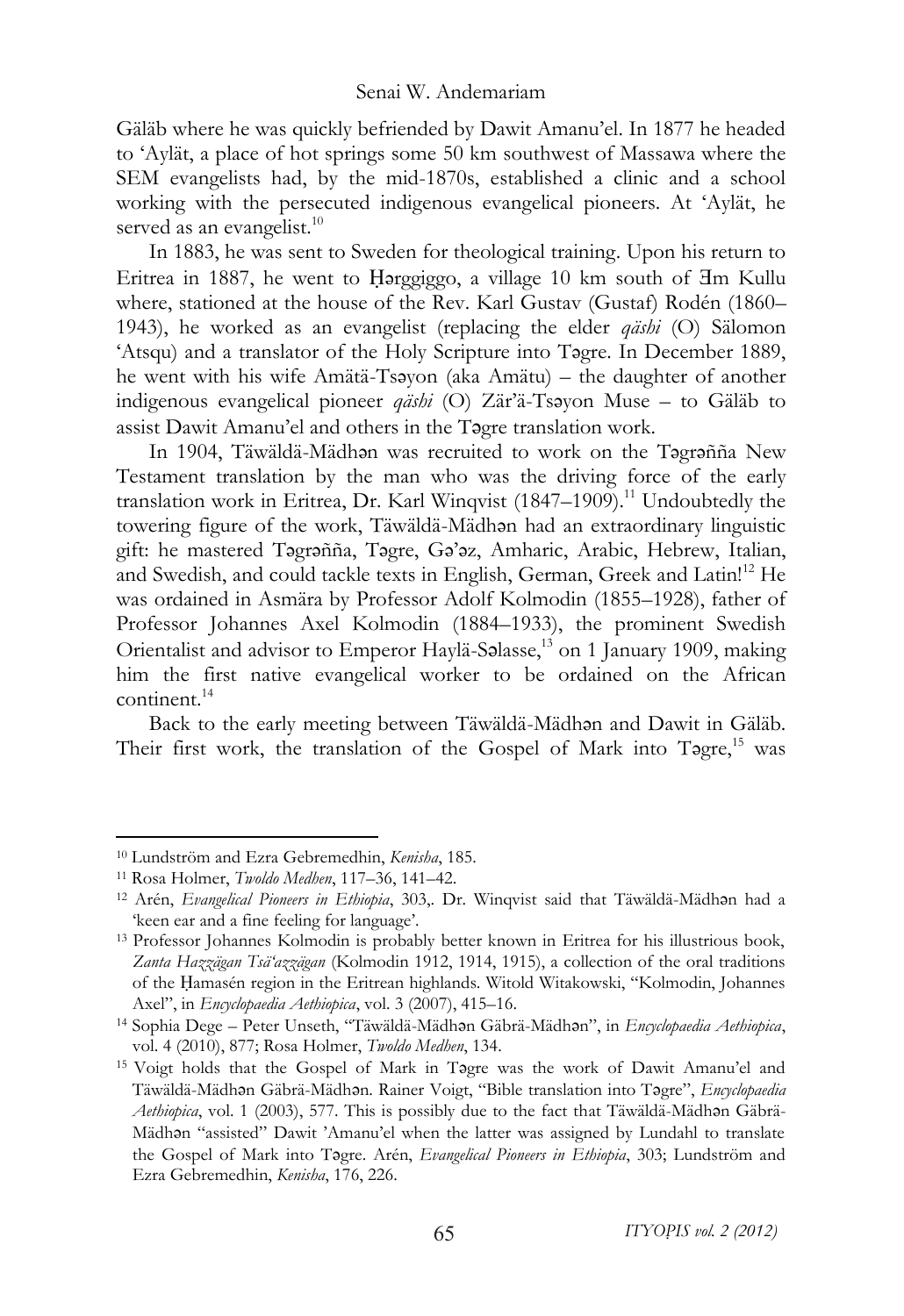$\text{copies.}^{16}$ printed in 1889 at the printing press in  $\text{Im}$  Kullu, in an initial print run of 500

Following their work on the Gospel of Mark in Tagre, the two young colleagues continued translating the New Testament, drawing on versions of in 1883 for further training at the Johannelund Missionary Training Institute in middle of the Gospel of John.<sup>18</sup> After Täwäldä-Mädhən left, Dawit continued the work alone until Täwäldä-Mädhǝn returned in 1887 and soon joined him in completing the work. In the meantime, Täwäldä-Mädhan had prepared a Tagre spelling and reading book (reader) which was printed (like the Gospel of Mark) in 1889 at the printing press in  $\text{Im}$  Kullu. This publication was the first book printed in the Tagre language.<sup>19</sup> The translation of the New Testament was completed in May  $1890^{20}$  under the supervision of Dr. Winqvist and the first refe printed in 1892.<br>Catel Canadia I and The Pilipines (ATELE Bekering) 1534 – Inauguration (ATELE Bekering) 1534 – Inauguration (A the Bible in Gǝ'ǝz, Amharic and Swedish.<sup>17</sup> By the time Täwäldä-Mädhǝn left Stockholm, work on their New Testament translation had progressed to the copies were printed in 1892.

Dr. Karl Winqvist to encourage Dawit to continue producing more Tǝgre works. Dawit, the man who can rightfully take the credit for pioneering Tǝgre literature, then produced a grammar book and a dictionary of 8000 words. He also collected a great number of heroic ballads, dirges, epigrams, songs, stories, fables, proverbs<sup>21</sup> and laws of the Tǝgre.<sup>22</sup> The fruits of Dawit's and Täwäldä-Mädhǝn's translation labors motivated

<sup>16</sup> Arén, *Evangelical Pioneers in Ethiopia*, 356, f.n. 223.<br><sup>17</sup> Ibid. 303. Mädh**ə**n

<sup>&</sup>lt;sup>17</sup> Ibid. 303. Mädhan

<sup>&</sup>lt;sup>18</sup> Täwäldä-Mädhan also prepared the first reader and spelling book in Tagre, *Ktab Fidel* w eqran, which was printed atong with Dawit's Gosper of Mark in 1669. Aren, *Evangental*<br>Pioneers in Ethiopia, 356; Lundström and Ezra Gebremedhin, *Kenisha*, 226. However, Bereket Attributes in Elistopia, 550, Editection and Elista Sebsemedium, Nehlish, 220. 116 wever, Bereick attributes the authorship of this book, later improved and reprinted as *Ktab Agazot Weqran* by Musa Aron in 1957, both to Täwäldä-Mädhan and Dawit. Dessale Bereket. "Tagre http://www.shaebia.org/artman/publish/printer\_6005.shtml (accessed 22 March 2011).<br><sup>19</sup> Dege – Unseth, "Tewelde Medhin Gebremedhn", 877; Rosa Holmer, *Twoldo Medhen*, 129.<br><sup>20</sup> Arén, *Evangelical Pioneers in Ethiopia*, 303 *Weqran*, which was printed along with Dawit's Gospel of Mark in 1889. Arén, *Evangelical*  Language: Strong Base for a Bright Future (Part I)." Nov 18, 2009,

the Tigre Language, 9. completed in 1889 in  $\mathbb{H}_m$  Kullu. Musa Aron, *A Short Documentation of the History of the Bible in* 

*the Tigre Language*, 9.<br><sup>21</sup> Arén, ibid, 303, 356. These collections were systematized by Dr. Karl Winqvist and given to ongoing research on local traditions of gold mining in Tigray *Abyssinia,* 1910–15. Although we cannot be sure of their authorship, a *Bible Story* and a *Catechism* into Tǝgre were printed in 1895. Imbayä Habtä-'dgzi', '*a*yo Matrgwam qadusat Professor Enno Littmann who included them in his *Publications of the Princeton Expedition to Tsǝḥufat* (translated: '*The Work of Translating Scriptures'*), *Mäl'ǝkti Sälam*, a special edition on the 100th anniversary of the arrival of the messengers of the Swedish evangelical Mission

**Research Abstracts** into Eritrea, March 1966, 14. 22 Arén, ibid, 353.The legendary Rev. K. G. Rodén, who was involved in the 12-year-long revision of Dawit's translation of the New Testament and later single-handedly translated<br>the Old Testament into Testament and sublished in 1912 the *lea<sup>n</sup>s</sub>* Mänschels feth *Mähari*, one of the customary laws of the Tegre (Rodén 1913a). The then-governor of *Mähari*, one of the customary laws of the Tegre (Rodén 1913a). The then-governor of the Old Testament into Tǝgre, prepared and published, in 1913, the *kǝl'e Mänsa'* aka *fǝtḥ*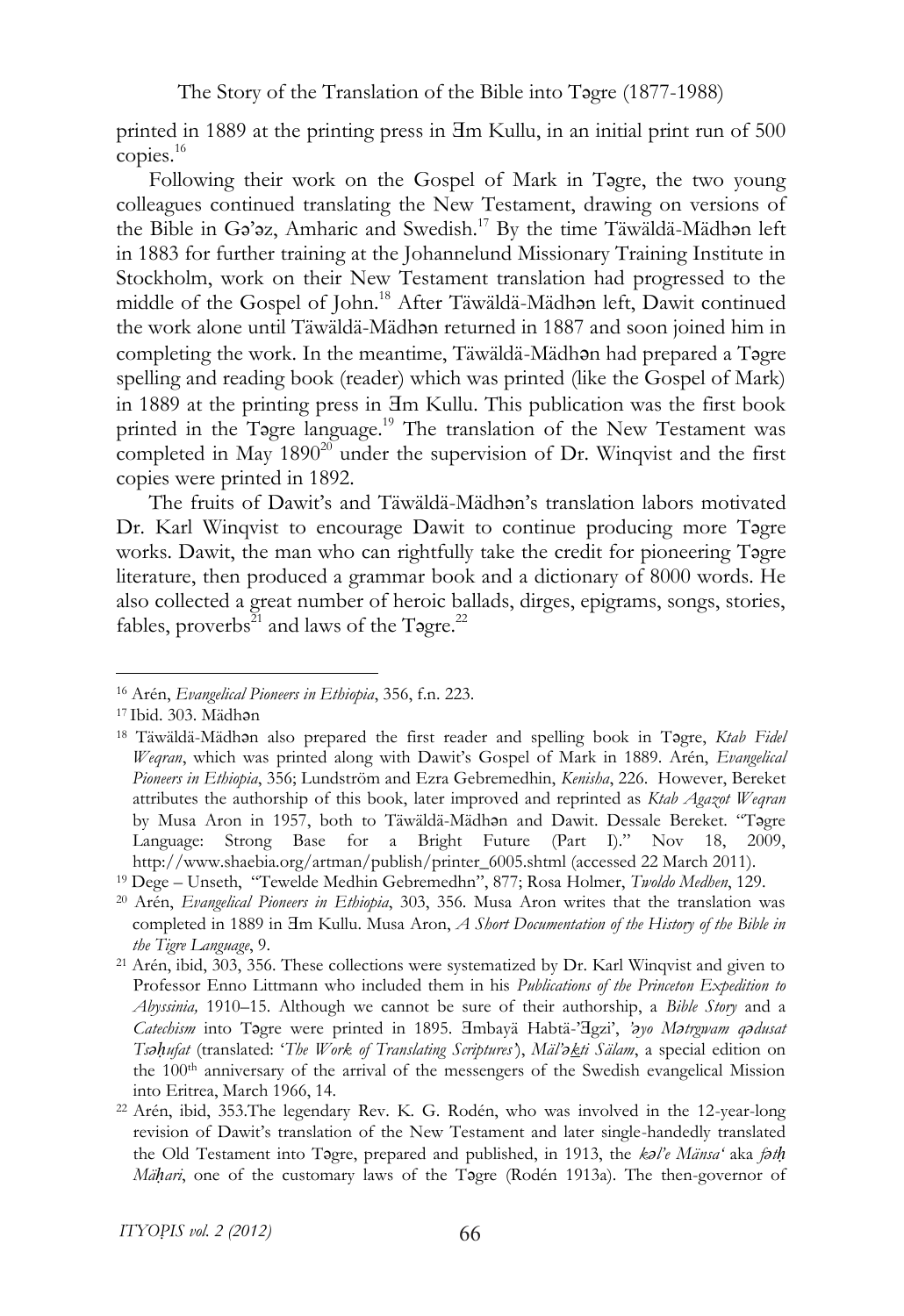# 2. Installing a Printing Press: An Important Springboard for Scores of **Literary Works**

Station did not own a printing press of its own. During his stay in Europe in 1883 he bought a small printing press and recruited a qualified printer. Manually operated and using standard large and small Amharic type, the press, after unforeseen delivery delays, began production in April 1885. It was replaced in 1888 by a larger machine. The first book to be produced by the  $\rm{Hm}$ Kullu press was 'Onäsimos Näsib's *Galata Waaqayoo Gofta Maccaa* (translated The Mikael Iyasu Library: Mekelle University Acquires 2,500 Books from the *Praise Be to God, the Lord of the Multitudes*), a small book of 100 hymns published  $\sigma$  –  $\sim$  1533 The visionary leader Lundahl had long planned to encourage the production of indigenous literature and generate employment. He realized from the outset that his literary production goals could not succeed if his  $\overline{H}$ m Kullu Mission in  $1886^{23}$ 

many respects," the first printing press in Eritrea had actually been introduced by the Catholic mission in 1863 in Massawa.<sup>24</sup> It was installed by the Italian Lazarist missionary Monsignor Lorenzo Biancheri who succeeded the pioneer of Catholic evangelism in Eritrea and Tigray as well as Ethiopia as a whole, Monsignor Giustino de Jacobis (1800–1860), known locally as *Abunä* Ya'ǝqob). Biancheri visited Italy and France in 1862, but "the only positive result of his visit was the gift of a printing press with Ethiopian characters, which he Although Lundahl's printing press was "more active and influential in

 $W_{\text{total}}$  of the History and Culture of the Horn of  $\frac{1}{\sqrt{2}}$  $\mathcal{H}_k$  contributing  $\alpha$  Capomazza Eritrea, Ferdinando Martini, subsidized the publication of the *fǝtḥ Mäḥari*, contributing 1,000 Lire for its printing. The document was also translated into Italian under the title *Le Tribu dei Mensa* (Rodén 1913b) with the assistance of an Italian named Ilario Capomazza. During the visit to Sweden of the Italian royal couple, Rodén personally presented a copy of the Italian version of his book to the Italian King Vittorio Emmanuele III on June 6, 1913 (Sweden's National Day) in a ceremony in Stockholm. Lundström and Ezra Gebremedhin, *Kenisha*, 225*–*26, 234. The author has a copy of the Tǝgre version of Rodén's work in his

possession.<br><sup>23</sup> Arén, ibid, 301–2; Mekuria Bulcha, 'Onesimos Nasib's Pioneering Contributions to Oromo Writing', *Nordic Journal of African Studies* 4(1): 36-59 (1995), 40; Lundström and Ezra ongoing research on local traditions of gold mining in Tigray Gebremedhin, *Kenisha*, 176.

mung press at and the Gebrer SMIDT, in collaboration with Gebrer SMIDT, in collaboration with Gebrer SMIDT and MIDT and the SMIDT and SMIDT and SMIDT and SMIDT and SMIDT and SMIDT and SMIDT and SMIDT and SMIDT and SMIDT an  $\mathcal{S}_{\text{tot}}$   $\mathcal{S}_{\text{tot}}$  (4.000, 4.004) As to the Oromo hymn book recorded as the first book published by the printing press at Ǝm Kullu, Lundström and Ezra Gebremedhin have a different story to tell. First, they mention that the book was not solely the product of the labor of Onesimos Näsib, but the "fruit of the joint efforts of Lundahl and Onesimos"; and second, that the year 1886 given for the publication of the book corresponds to the Julian calendar and equates to *c*. 1894*–*95 AD. See the description for the picture of the book in Lundström and Ezra Gebremedhin,

 $\frac{1}{2}$  (1890-1991) *Kenisha*, 177. 24 Ghirmai Negash, *A History of Tigrinya Literature in Eritrea: The Oral and the Written (1890-1991)* (Leiden: Universitet Leiden, 1999), 69.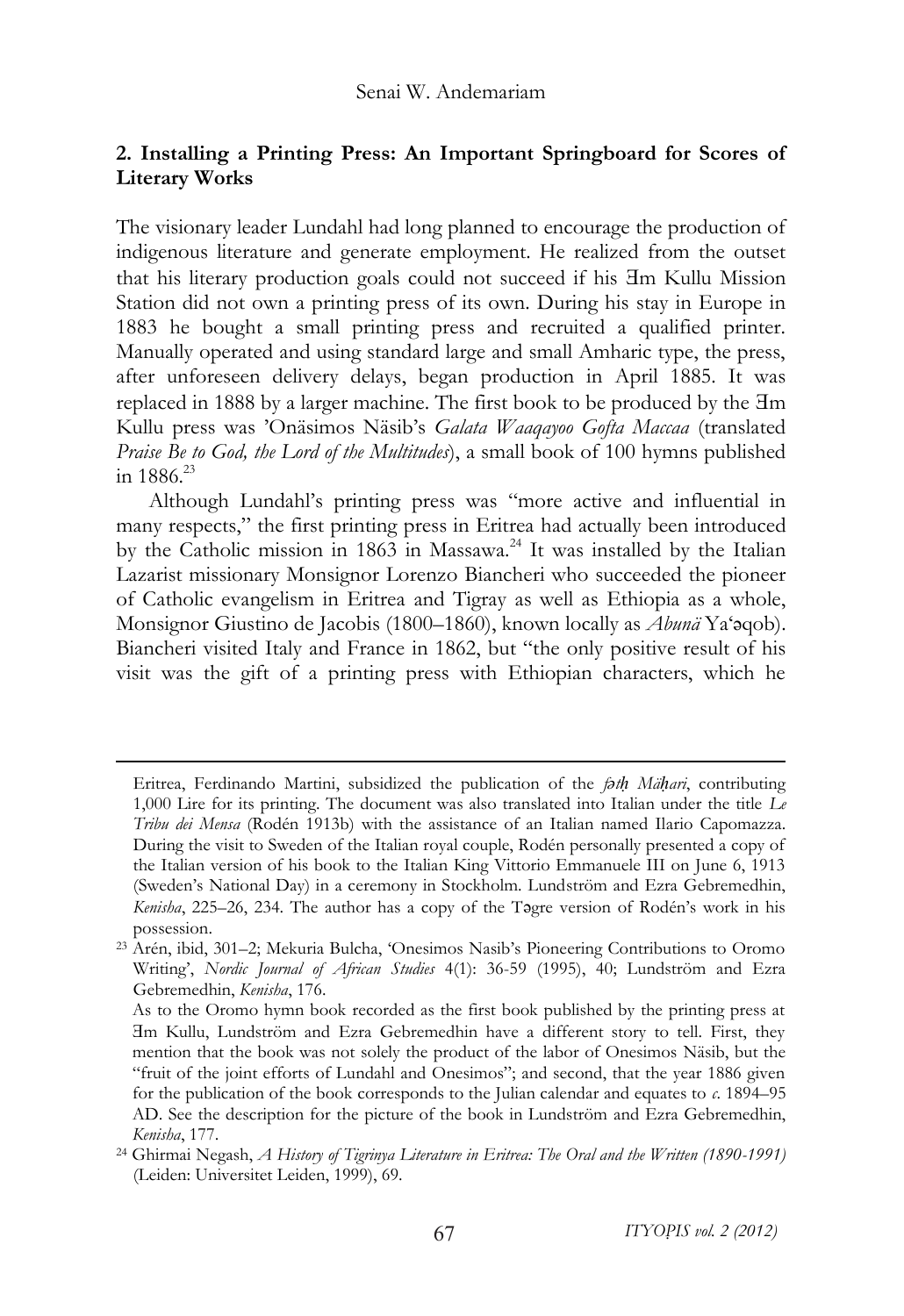first of its kind in East Africa, was transferred in 1879 to Kärän,<sup>26</sup> the center of the Catholic mission to the Bogos area of Eritrea, and finally to Asmära in 1912.<sup>27</sup> It is worth noting at this juncture that historians agree that the first from an Italian version,<sup>28</sup> produced by De Jacobis and Biancheri on the installed in Massawa…"25 This press, called Imprimerie Catholique and the book printed in Eritrea was a 48-page Tǝgrǝñña catechism, possibly translated Massawa printing press and published in 1867.

In 1891, the SEM established itself in Asmära at the boundary between the largely indigenous district of Asmära the city and its southerly Italian quarters. The missionary in charge of the Asmära station was the Rev. Jonas Jwarson (Iwarson) (1867–1947). One of the most important plans for the Asmära mission was to make it a center of printing. In 1895, Nils Karlsson (b. 1851), who worked as a carpenter in  $\text{Hm}$  Kullu (1889), Bäläza (1890–1891) and Asmära (1902–1910), established a now-defunct printing house in Asmära, to which the physical printing press was transferred from Ǝm Kullu.29

Family of the Late Mikael Iyasu – Inauguration (AYELE Bekerie) 153 Lundström and Gebremedhin were in no doubt about the pivotal functions of the press:  $\mathcal{L}_{\text{max}}$ 

One of the most important mission projects in Asmara was the printing press. In the early years of the Eighteen-nineties, the mission was engaged in writing and printing

<sup>&</sup>lt;sup>25</sup> Lundström and Ezra Gebremedhin, *Kenisha*, 354–56. Its first productions included an Amharic catechism (1864) and a subsequent Tagrañña catechism (1867). Richard Pankhurst, "Printing", in Encyclopaedia Aethiopica, vol. 4 (2010), 217.

Pankhurst, however, states that the Naran printing press was established by French<br>Lazarists; hence, the press at Kärän may not be the Massawa printing press of 1863. Richard Pankhurst, "Printing", in: *Encyclopaedia Aethiopica*, vol. 4 (2010), 218. It may also be noted here that the press that was brought by bishop Biancheri went out of use a few years after ins death. Denis Noshitshi, Early prints in Ethopia and Efficea , in. *Encylophedia Aethopia,*<br>vol. 3 (2007), 217. Hence, the machine transferred to Kärän in 1879 could have been a <sup>26</sup> Pankhurst, however, states that the Kärän printing press was established by French his death. Denis Nosnitsin, "Early prints in Ethiopia and Eritrea", in: *Encyclopaedia Aethiopica*,

states that the Kärän-based printing press was moved to the Catholic Mission in Asmära in A Journey to Central and Western Tigray (Dietrich RAUE) 169 *Tipografia e Libreria Italiana*, was founded in Massawa in 1890 by A. Micheli & Company, followed by the *Corriere Eritreo* printing press in 1891 in Massawa. The still extant and famous Franciscan Printing Press was established in 1912 in Asmära. Pankhurst, "Printing", op. cit., 218.<br><sup>28</sup> It has long been thought that the 131-page-long Amharic version of that catechism (printed replacement for the press in Massawa. 27 Ghirmai Negash, *A History of Tigrinya Literature in Eritrea* , 69. Richard Pankhurst, however, 1900. He adds that the first secular printing press was established in 1885 in Massawa under the name *Tipografia Militare Massaua* and that the first commercial printing press, the

**Research Abstracts** Nosnitsin, "Early prints in Ethiopia and Eritrea", 217; Pankhurst, "Printing", op. cit., 217. Center in Asmära, indicates that it was printed in Rome, not in Massawa. in 1850, though it cannot be ascertained whether this year is according to the Ethiopian or Gregorian calendar) was the first document to be printed in Eritrea. See, for instance, Denis The title page of the Amharic version, however, which the author saw at the Pavoni Social

Center in Asmära, indicates that it was printed in Rome, not in Massawa.<br><sup>29</sup> Lundström and Ezra Gebremedhin, *Kenisha*, op. cit., 319, 475; Ghirmai Negash, *A History of*<br>*Tigrima I iterature in Eritzea*, 69 *Tigrinya Literature in Eritrea*, 69.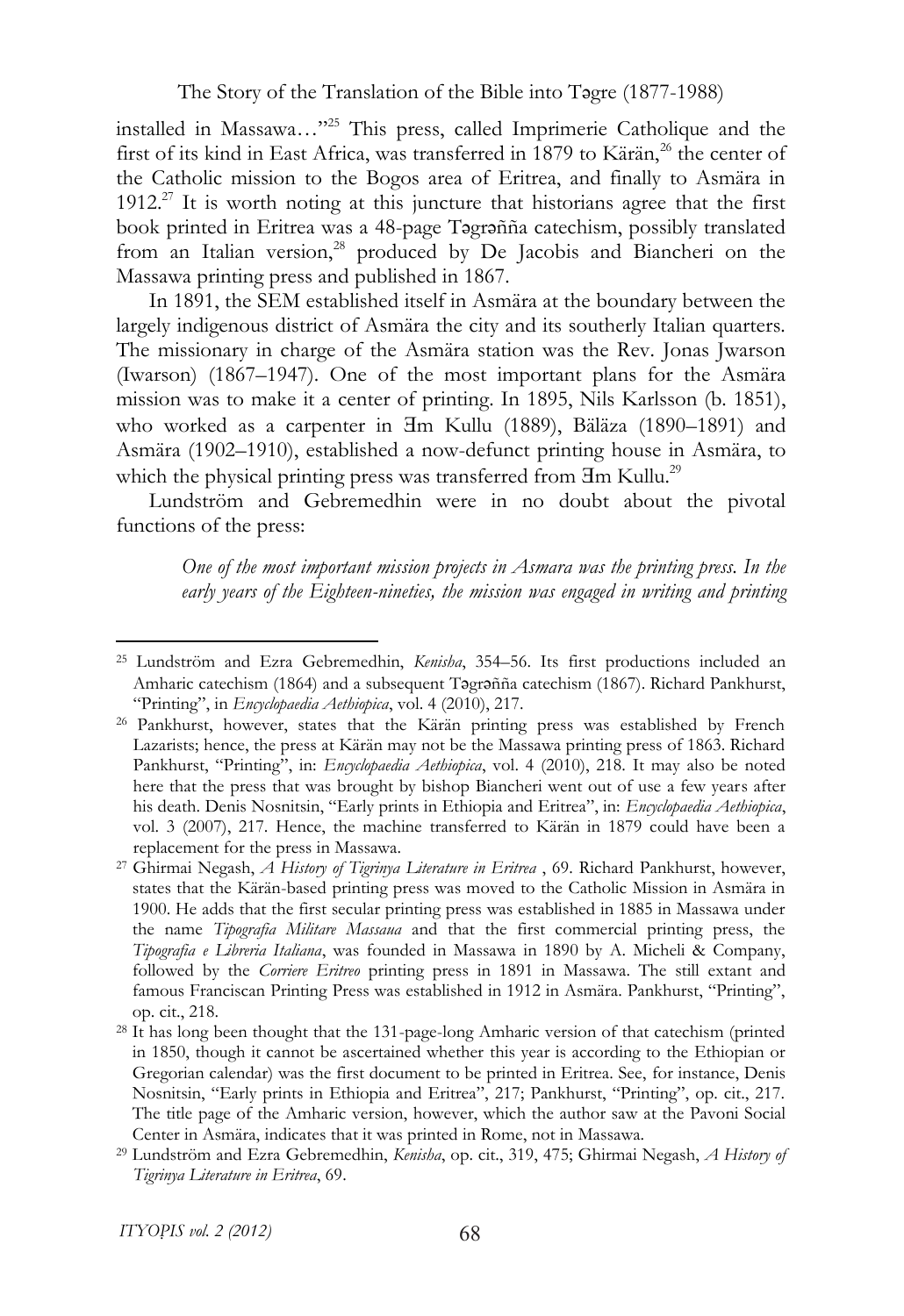books in Tigré, Tigrinya and Kunama was a further development of this task. *primers for basic education. The translation and printing of Bible texts and hymn* 

In 1906, Enno Littmann wrote:

anguages. Ethiopic, Ambara, Tigrinna, Kunama, Gatia, ana even Suabea...<br>From the mere scholarly standpoint, the work of the missionaries in studying these rem the mere sendary standpoint, the work of the missionaries in studying these to the larguages and creating written literatures where formerly there were none, is of the  $\sum_{i=1}^N$  is  $\sum_{i=1}^N$ *Asmara is at present the largest and most important station. Here the mission press is established in which many books are printed in several different East-African languages: Ethiopic, Amharic, Tigriñña, Kunama, Galla, and even Suaheli… greatest value and importance…*<sup>30</sup>

# Twelve-Year Revision and Final Printing of the New Testament (1890–1902)

 $(1000)$ committee of four (Dawit Amanu'el, Täwäldä-Mädhǝn Gäbrä-Mädhǝn, Karl Winqvist and K. G. Rodén) was established to review Dawit's translation. *Mämhar* (Teacher) Yǝsḥaq *Hemmed* (according to Arén) / Yǝsḥaq *Ḥamad* (according to Musa Aron) of Ḥabab (b. 1866) – the first in-patient of the clinic at  $\overline{A}$ m Kullu  $-$ <sup>31</sup> served as the committee's secretary. The committee, predominantly led by Rodén,<sup>32</sup> reviewed the translation with a focus on the  $SIOIS.$ After *qäshi* (E) Dawit finished translating the New Testament in 1890, a Greek original and with reference to Ga'az and English versions.

One of the most contentious issues during the revision of the New From Ambivalence to Acceptance – International Conference on *Azmari* Gǝ'ǝz syllabary, called *gǝ'ǝz* (ግእዝ) and *rabǝ'* (ራብእ) respectively, for the distinct  $\frac{1}{2}$   $\frac{1}{2}$  $\sigma_{\gamma}$ , whereas  $\sigma_{\gamma}$ as "a man of strict discipline and an indomitable will" but also as a person who  $\mathbf{1}$ Testament concerned the choice between the first and fourth orders of the vowels [a] and [ā]. Rodén stubbornly insisted on use of the *gǝ'ǝz*, whereas others, particularly the local staff, preferred use of the *rabǝ'*. <sup>33</sup> Rodén, described

<sup>30</sup> Lundström and Ezra Gebremedhin, ibid, 302.

<sup>31</sup> Arén, *Evangelical Pioneers in Ethiopia*, 335*–*26.

Musa Aron, *A Short Documentation of the History of the Bible in the Tigre Language*, 10.<br><sup>33</sup> In recording the reservations of the local staff regarding Rodén's obduracy, Arén writes: <sup>32</sup> Musa Aron confirms: "Nevertheless, it looks that Rodén was more involved in the revision".

<sup>&</sup>quot;... the Ethiopian members of the revision committee questioned Rodén's 'discovery on the correct sentence structure and his bold exchange of *rabe*, the fourth applabet, for *ge'ez*, the first vowel'." With Rodén being unwilling to accommodate their comments, "Tewolde-Medhin expressed hope that most readers would nevertheless of the correct sentence structure' and his 'bold exchange of *rabe*, the fourth alphabet, grasp the meaning of the text." Arén, *Evangelical Pioneers in Ethiopia*, 357.

many years on this very issue, seemed to have changed his mind and the 1931 version used at Mekenders in Nearly three decades after the printing of the 1902 Tǝgre Testament, the second edition of the Tǝgre New Testament appeared in 1931, a work mainly spearheaded by Rodén. At this time, however, Rodén, possibly also as a result of his bitter arguments with Sundström over *ge'ez* for the short '*a*' sound and *rabǝ'* for the long '*a*' sound." Arén, *Evangelical Pioneers in Ethiopia*, 357 (also f.n. 227).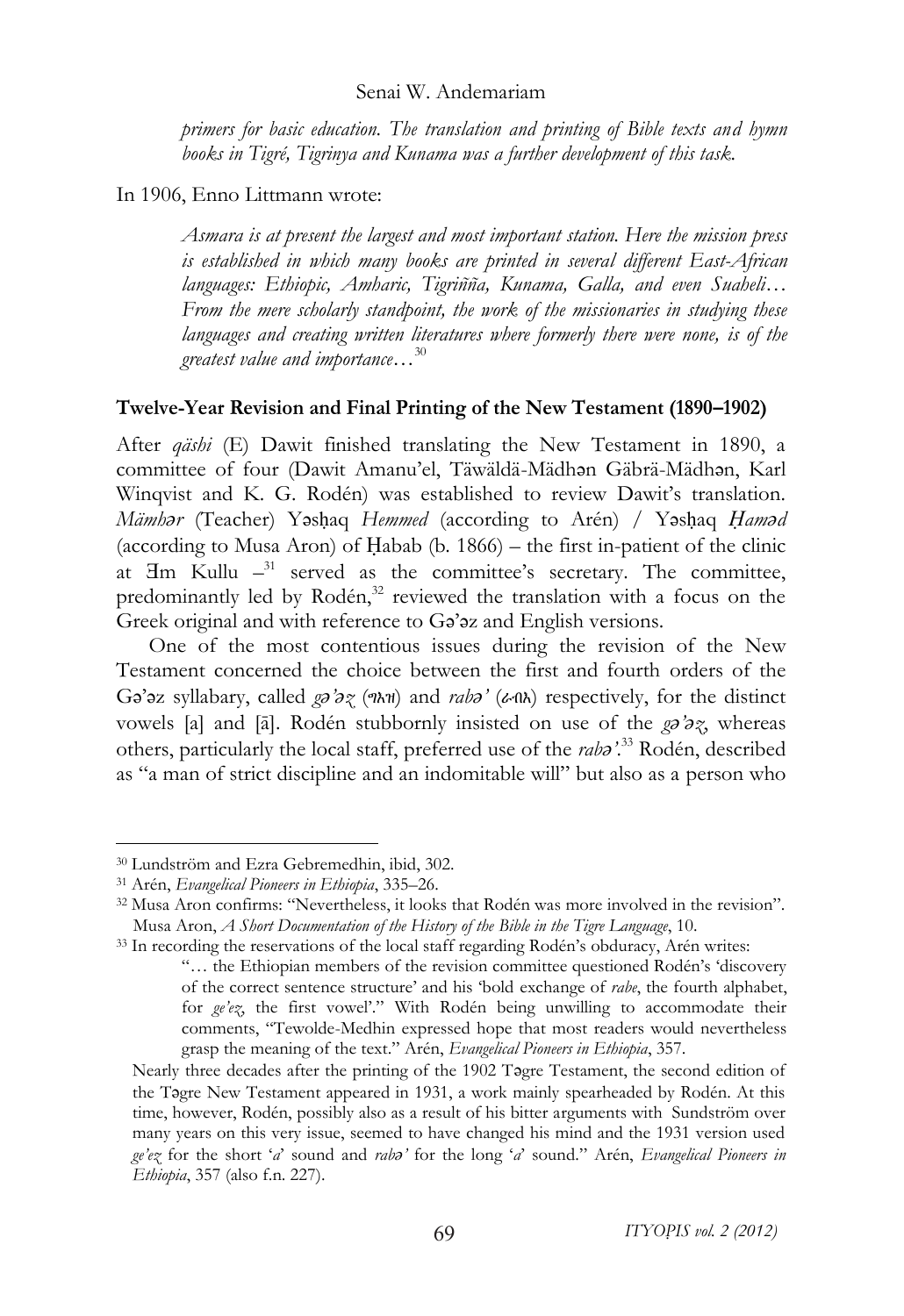to yield [in matters of opinion generally and] on this matter in particular and the printing of the New Testament [whose revision was completed in 1900] was delayed for two years when his views finally prevailed."<sup>35</sup> During a change in the spelling rules proposed by the local staff. The conference, noting  $\frac{1}{\sqrt{16}}$ seemed "to have too strong a tendency to wish to dominate,"<sup>34</sup> "was not prone missionary conference held in Bäläza in October 1900, Rodén requested a the disagreement between Rodén and the other group noted:

As brother Rodén did not want to yield in any way, the conference cannot take the responsibility for opposing his wishes. The conference wishes that he be allowed to follow his opinion, even if this is in conflict with the rules laid down by the Board [...], as the indigenous teachers have asked for a definite answer in order not to delay the printing of the NT unduly.<sup>36</sup>

Rodén's obstinacy in the matter of spelling and language forms was to trigger Family of the Late Mike and the Late Mikael and the Late Mikael Islam was to the extent further subsequent conflict with another brilliant scholar of Tagre languages, Dr. Gustaf Richard Sundström (1869–1919). In any case, following 12 years of labor, an almost new translation of the Tǝgre New Testament was printed in August 1902 at the SEM Press in Asmära.

# Rodén and Sundström: Rivals in Style, Equals in Taking Credit

Tegrǝñña and Tǝgre) reveals a tendency for foreign missionaries to take credit Figuria, and Figuria and Higheshall and Highesheim, 6  $\alpha$  and the case of for the work. This characteristic is nowhere more evident than in the case of the 1902 Tegre Bible, a translation credited to Rodén who, it is claimed, was "assisted" by the indigenous scholars Täwäldä-Mädhǝn, Dawit and others!<sup>37</sup> It is somewhat surprising that – despite the multiple records attesting to the fact that Dawit Amanu'el almost singlehandedly prepared the draft translation, that included, worked for 12 years together – still: The history of Bible translation endeavors in Eritrea (Oromo, Kunama, Täwäldä-Mädhǝn played a significant role in the initial and final stages of preparing the draft translation, and that a committee of Tǝgre experts, Rodén

Characteristically enough, it was a missionary [Rodén] who was given the credit for the new translation; the Tigré New Testament of 1902 was officially attributed to Rodén. Whether this was fair or not may be gathered from Tewolde-Medhin's *remark that the Ethiopian members of the revision committee questioned Rodén's* 

<sup>&</sup>lt;u>.</u>

<sup>&</sup>lt;sup>35</sup> Lundström and Ezra Gebremedhin, ibid; Arén, Evangelical Pioneers in Ethiopia, 357.

decided to use the fourth vowel of the Ethiopic alphabet whenever the vowel *a* came at the end of the word" and "[t]his was the conviction of Richard Sundström . . ."<br>Lundström and Ezra Gebremedbin, ibid. 226 <sup>34</sup> Lundström and Ezra Gebremedhin, *Kenisha*, 233.<br><sup>35</sup> Lundström and Ezra Gebremedhin, ibid; Arén, *Evangelical Pioneers in Ethiopia*, 357.<br><sup>36</sup> Lundström and Ezra Gebremedhin, ibid, 229–30. However, "Professor Enno Lit

<sup>37</sup> Lundström and Ezra Gebremedhin, ibid, 226.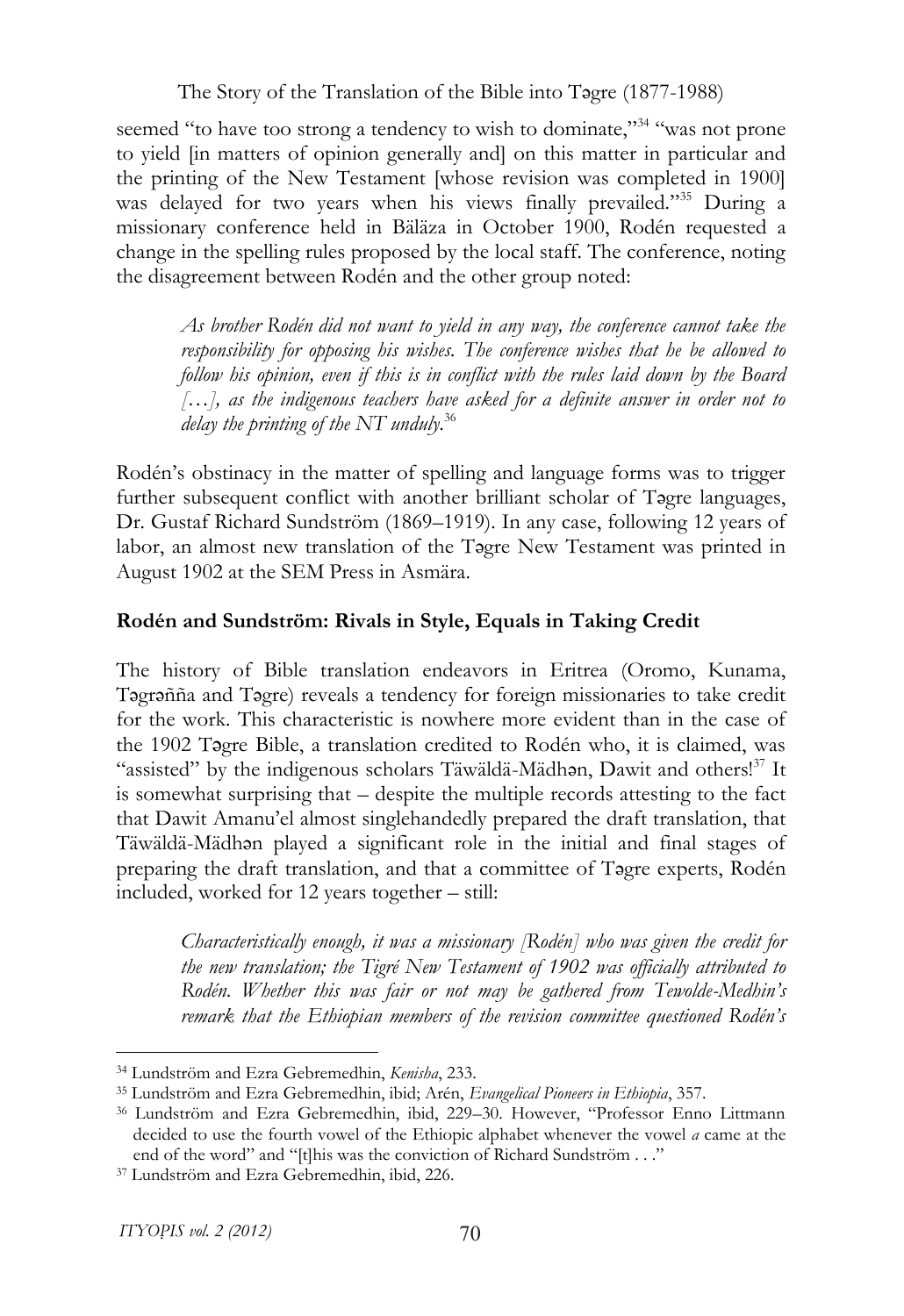alphabet, for ge'ez, the first vowel.' Tewolde-Medhin expressed his hope that most *'discovery of the correct sentence structure' and his 'bold exchange of rabe, the fourth readers would nevertheless grasp the meaning of the text…*<sup>38</sup>

The title page of the 1902 Tagre Bible, written in Italian, reads:

*NUOVO TESTAMENTO IN TIGRÉ* 

*Tradotto dal Greco basandosi specialmente sull'ultima versione Inglese ed anche Etiopica*

*da*

*Carlo Gustavo Rodén Coll' aiuto dei Maestri indegeni Twoldo Medhen, Davide Emanuele ed altri.*<sup>39</sup>

Ullendorff, though not entirely accurate as to the real authorship of the translation of the 1909 Tegreñña New Testament,<sup>40</sup> was nevertheless right  $\mathfrak{m}$ about the real authorship of the 1902 Tǝgre New Testament:

 $CMI$  Decay in  $\mathcal{L}[\mathcal{W}]$  I ress in  $\sum_{i=1}^{N}$ International Workshop on "Culture, Environment and Development" *In 1902 the entire New Testament in Tigre was printed at the [SEM] Press in Asmara. It was the work of the same two indigenous scholars [Dawit Amanu'el and Täwäldä-Mädhǝn Gäbrä-Mädhǝn], now working under the guidance of K. G. Roden.*<sup>41</sup>

From Ambives and Isaiah in Tegre, printed at the SEM Printing Press in Asmara in 1925, six  $\lim_{t \to \infty}$ ,  $\lim_{t \to \infty}$  $\frac{1}{1000}$  noting evangelical workers, *qäshi* (E) Yohannǝs 'Emilǝyos Musa (*d*. 1952) and *mämh*ər 'Uqbazgi Mändal, Sundström once again is credited with sole authorship of the Later, we will see that Sundström prepared translations of the Book of Psalms years after Sundström's death. And we will see that, although Sundström was helped in the preparation of these two translations by two prominent native translation. In the words of Ullendorff:

*In both [Psalms and Isaiah], the Revd. G. R. Sundström is stated to be the translator; the names of his indigenous assistants are not indicated.*<sup>42</sup>

<sup>-</sup>

 $\mathcal{A} = \mathcal{A}$  the Aksumites originate in Tigray? re 19gre ivew<br>p of Täwäldä (Wolbert SMIDT, in collaboration with GEBREMICHAEL Nguse) 181 Mädhǝn and Dawit Amanu'el". Rainer Voigt, "Bible translation into Tǝgre", in *Encyclopaedia*  <sup>38</sup> Arén, *Evangelical Pioneers in Ethiopia*, 357.<br><sup>39</sup> Probably misled by a reference to this title page, Voigt states that the entire T**ǝ**gre New Testament "was translated and edited by Karl Gustav Roden with the help of Täwäldä *Aethiopica*, vol. 1 (2003), 577. 40 Ullendorff held that the 1909 version was prepared in a collaboration between Dr. Winqvist

and *Haläqa* Täwäldä-Mädhǝn Gäbru, without mentioning the pillar of the 1909 version, *qäshi* (E) Täwäldä-Mädhǝn Gäbrä-Mädhǝn. Edward Ullendorff, *Ethiopia and the Bible: The Schweich Lectures*, (Oxford: British Academy, 1968), 71. 41 Ullendorff, ibid.

<sup>42</sup> Ibid, 72.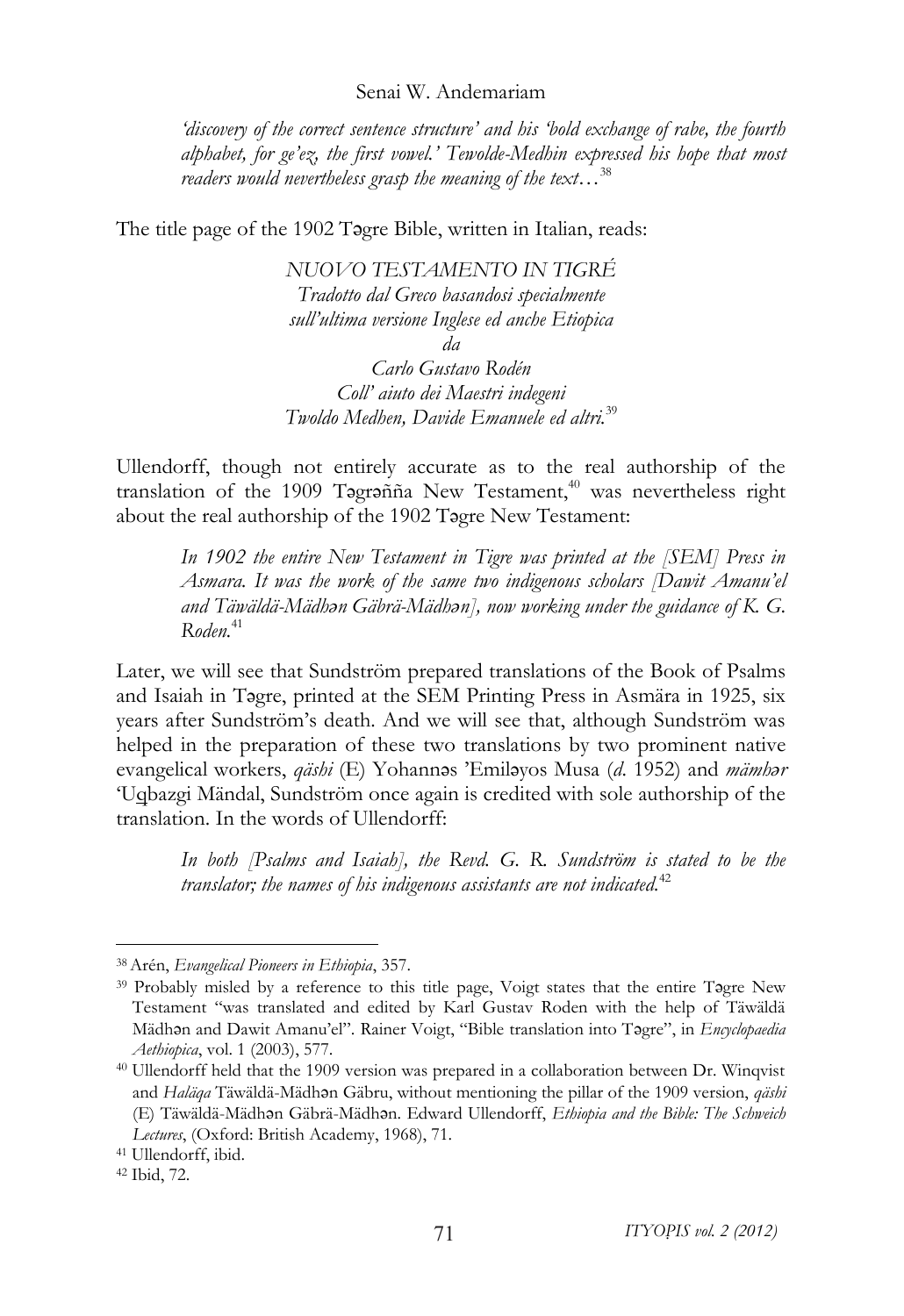## **Rodén and Sundström Proceed despite their Disagreement (–1943)**

Dereje Feyissa – Markus Virgil Hoehne: Borders and Borderlands as The entire saga of the production of the Bible and other literary works in Tagre was overshadowed by the bitter dispute between Rodén and Sundström and medicine, arrived with his wife in Gäläb in 1898 and soon thereafter he people. With his keen sense for language, he composed hymns and started on the translation of some books of the Old Testament."<sup>43</sup> Lundström and Gebremedhin have recorded the dispute between the two men on the Tagre language. I have chosen not to paraphrase the text, since it wonderfully tells the story of the conflict between these two linguistic giants: on spelling and language forms in Tǝgre. Sundström, a graduate in theology "studied language, culture and traditional beliefs among the Tǝgre speaking

"Already in 1903 serious disagreements had arisen between Rodén and different views on linguistic questions. Both were people of strong convictions ancelent the Con ingulation position Dolli Were people of strong convictions<br>but they were also men of different temperaments. Rodén was [9 years] older and had served for a considerably longer period. He was a man of strict discipline and an indomitable will. Sundström, on the other hand, was a man with artistic and imaginative turn of mind. The conflict between the two giants was so serious that in October 1903 a missionary conference was called to settle the dispute between them. A summary of the long statement of the measures taken by the conference reads: Sundström on linguistic issues. Their conflict was no longer only a question of

By nature both of them have difficulty in subordinating themselves to each other. *Rodén appears to have too strong a tendency to wish to dominate. Sundström is* closed in and tends to go his way, without giving enough consideration to his coworkers. And as both of them have independent characters, it is rather understandable that discord has arisen between them. We therefore feel that, in the future, they should be assigned to different places in order that their capabilities may *be used to the full and their good qualities allowed to come to the fore.* 

Both were urged to confess their shortcomings and ask one another for could not be resolved until 1913, when the Sundströms moved from Geleb [sic!] to Keren… Prior to the annual conference of missionaries in Eritrea in 1913, a meeting was held on August 27 and 28 of the same year to discuss the placement of Rodén and Sundström. Two alternatives were suggested: The research Abstracts and the metallic of the production of interature. The other proposal called for the placement of Rodén in Keren, where he would be forgiveness. They did so. For various reasons, the question of their placement first was to place Rodén in Geleb, where he would be in charge of the station and where he would have some of his material published. Sundström would take up work in Keren and be in charge of the production of literature. The

<sup>&</sup>lt;sup>43</sup> Lundström and Ezra Gebremedhin, *Kenisha*, 233.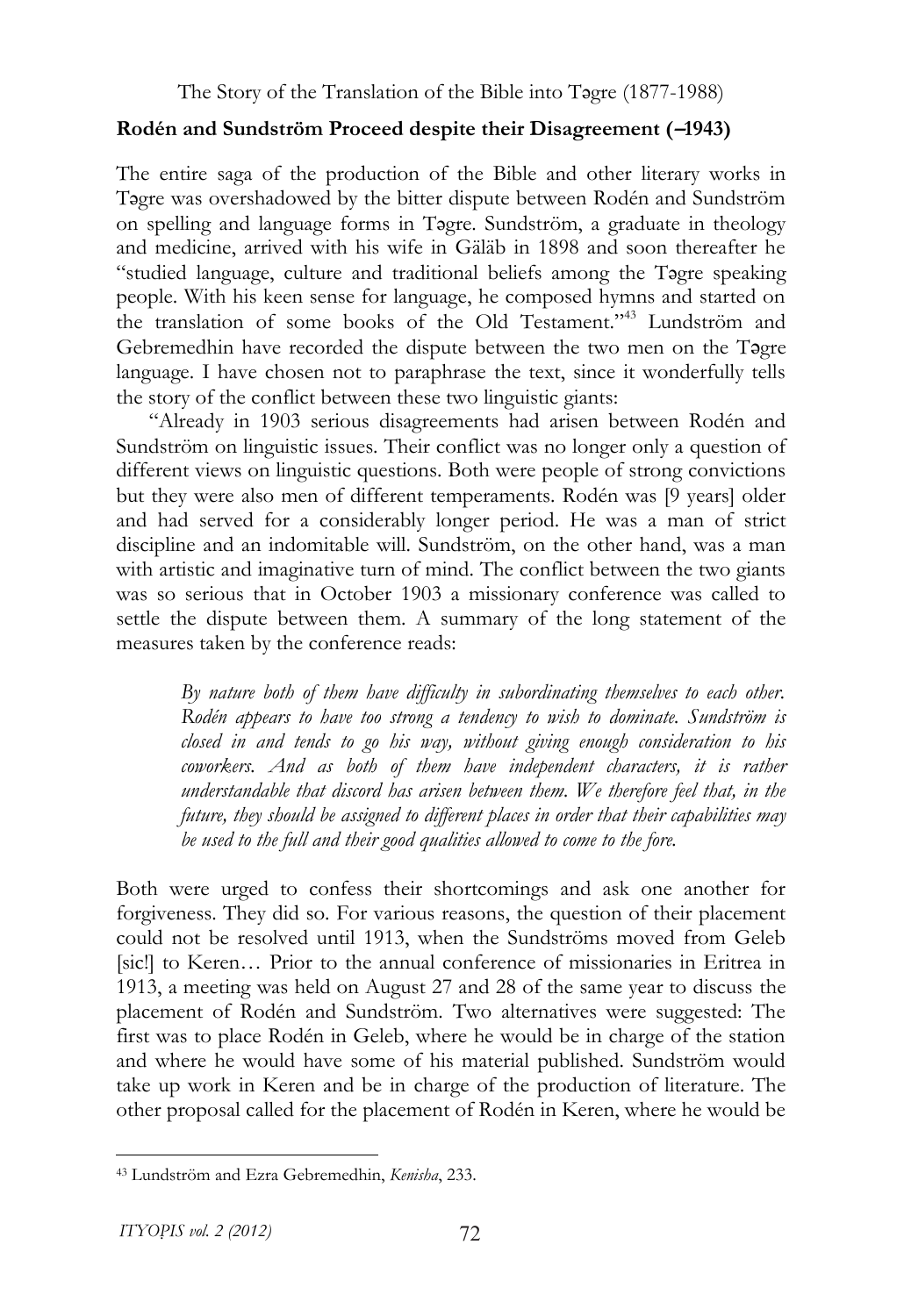would be in charge of the Geleb station, where he would be engaged in medical services and the production of literature. It was resolved that the final decision on this matter be left to the Mission Board in Sweden. At the annual print any material that followed Rodén's system of spelling and Rodén, for his part was opposed to having even some of Sundström's equipment stored in .<br>Geleb. *Literature work in Tigré seemed to have suffered from a complete breakdown*. However, at the annual conference in Addi Ugri on October 1–6, 1914, Rodén and Sundström reported that they had come to an agreement on the spelling of Tagre words. The disagreement between Rodén and Sundström had, however, The Mikael Iyasu Library: Mekelle University Acquires 2,500 Books from the in charge of the production and publication of literature, while Sundström conference held in November the same year it was disclosed that the Board had decided that Rodén would be stationed in Geleb and Sundström in Keren. However, no love was lost between the two. Sundström was not prepared to a negative impact also on the Geleb congregation, with divisions among its members [*emphasis added*]."44

 $\frac{1}{\sqrt{2}}$ studious Sundström, who was greatly captivated by his love for the Tagre language, produced – among other works – translations of the Book of Psalms and Isaiah into Tegre, which were printed in 1925 in Asmära at the SEM Printing Press.<sup>45</sup> Two prominent native evangelical workers from the Kärän area in Eritrea, *qäshi* (E) Yohannǝs 'Emilǝyos Musa and *mämh*ər 'Uqbazgi Mändal, both from the Bǝlin ethnic group, assisted Sundström in his Undeterred by his linguistic disagreement with Rodén, however, the translation work. Sundström's Psalms was reprinted in 1931.<sup>46</sup>

Station work: Sundström s 1 samis was reprinted in 1991.<br>Dr. Sundström, the first and foremost doctor in the Mänsa' district, also  $\frac{1}{2}$  and  $\frac{1}{2}$   $\frac{1}{2}$   $\frac{1}{2}$   $\frac{1}{2}$   $\frac{1}{2}$   $\frac{1}{2}$   $\frac{1}{2}$   $\frac{1}{2}$   $\frac{1}{2}$   $\frac{1}{2}$   $\frac{1}{2}$   $\frac{1}{2}$   $\frac{1}{2}$   $\frac{1}{2}$   $\frac{1}{2}$   $\frac{1}{2}$   $\frac{1}{2}$   $\frac{1}{2}$   $\frac{1}{2}$   $\frac{1}{2}$   $\frac{1}{2$  $\frac{1}{2}$ died of cancer on 16 June 1919, he had prepared a Tǝgre grammar and a translation of the Books of Isaiah, Genesis and Exodus into Tagre.<sup>47</sup> He also collected 360, and Dawit Amanu'el presumably another 195, of Professor composed nearly 200 hymns in Tǝgre, translated some Old Testament books into Tǝgre and prepared a collection of sermons and devotions. By the time he Enno Littmann's 717 Tǝgre poems. Arén adds:

port and commercial center of the Aksumite kingdom, and made some important discoveries which aroused such great interest that the Italian authorities ordered their experts to take over. Sundström's medical and ethnographic knowledge came to the fore in some articles on popular medicine and the treatment of illnesses in Mensa. *With due permission from the colonial government, though with little means, he [Sundström] undertook the first archaeological excavation of Adulis, the famous* 

<sup>44</sup> Lundström and Ezra Gebremedhin, ibid, 233*–*35.

 $\mathcal{L}$  research projects in social sciences and humanities and humanities and humanities and humanities and humanities and humanities and humanities and humanities and humanities and humanities and humanities and humani 45 Musa Aron, *A Short Documentation of the History of the Bible in the Tigre Language*, 11; Arén, *Evangelical Pioneers in Ethiopia*, 357*–*58. 46 Voigt, "Bible translation into Tǝgre", in *Encyclopaedia Aethiopica*, vol. 1, 577**.**

<sup>47</sup> Ullendorff, *Ethiopia and the Bible*, 72 (see also f.n. I).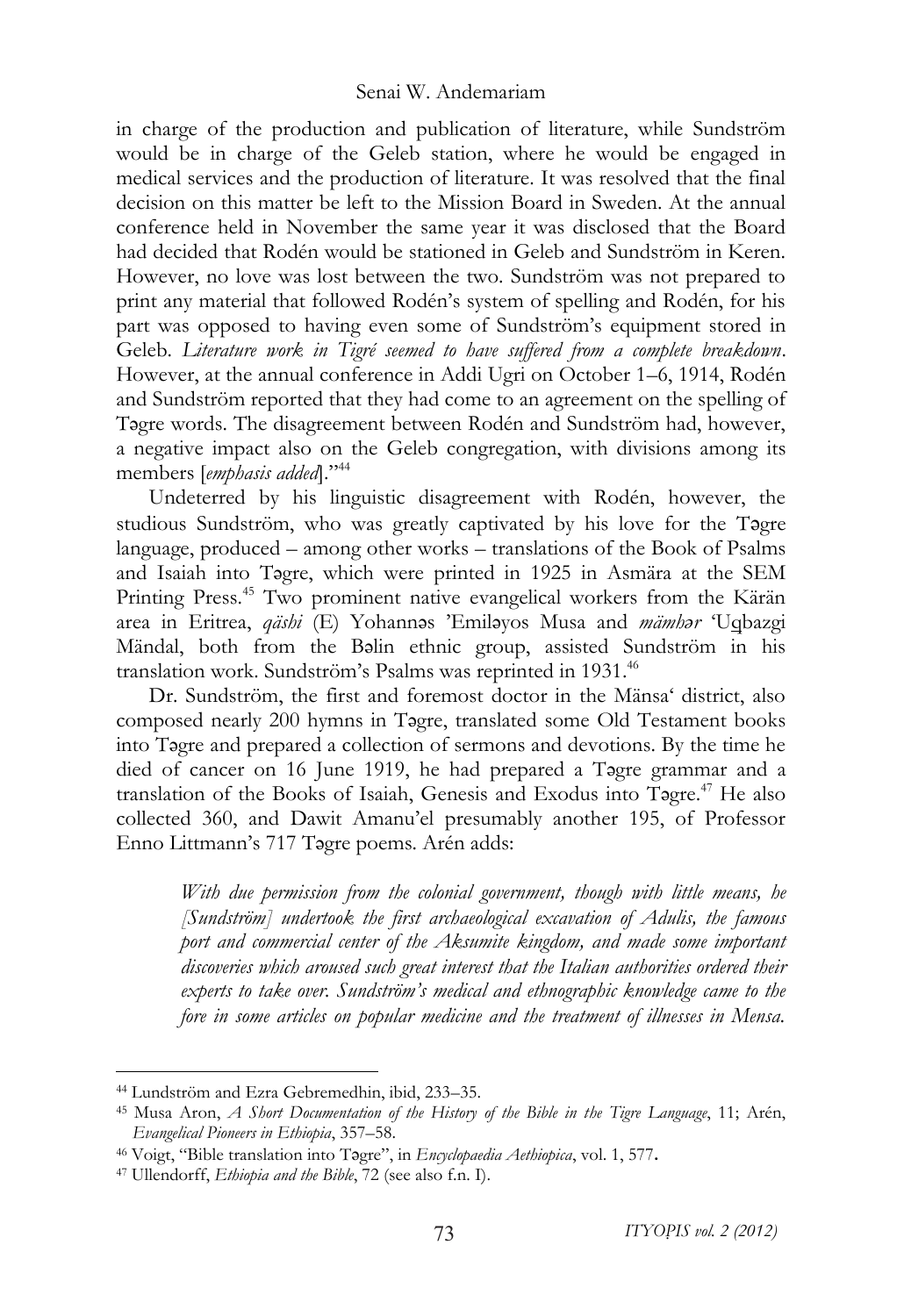and historical traditions.<sup>48</sup> *He also gathered a large collection of Tigré texts: poems, proverbs, riddles, legends* 

Similarly undeterred by his linguistic disagreement with Sundström, the sometime in the late 1920s in Gäläb and took the work with him to Uppsala. grammatical structure of the 1931 version of the Tǝgre New Testament, Rodén single-handedly completed a translation of the whole of the Old Testament in  $1943 - i.e.$  at the age of  $83 -$  which he then "copied in his own handwriting in 20 stout, well-bound manuscript volumes."<sup>49</sup> What determination! indefatigable Rodén also started in on a draft translation of the Old Testament Omitting Psalms and Isaiah, which were printed in 1925, and following the

In lauding Rodén's devotion and his incredible mastery of the Tagre language *qäshi* (E) Musa writes:

It is remarkable that a single person, alone, away from the Tigré Area could do so Family of the Late Mikael Iyasu – Inauguration (AYELE Bekerie) 153 *much in matters of Bible translation. But Roden, though a Swede, had acquired Tigré* in deeper sense. During his life time, he might have used more Tigré than Swedish. The theory that any foreigner never masters a foreign language as well as his own even if he reaches the highest peak of knowledge of a learned language is not completely true in the case of Rodén in Tigré. I would like to point out that Rodén and Tigré have almost become synonym as the years went by. Rodén is not only a Bible translator but the author and translator in Tigré of several text books, religious books and [h]istory From Ambivalence to Acceptance – International Conference on *Azmari books. Most of the existing books in Tigré are credited to him.*<sup>50</sup>

Musa adds: "Since [Rodén] had to use pen, ink and strong paper for his manuscript the whole material was prepared in a single set. There was only one copy of this manuscript! . . . Shortly after, Rodén died leaving behind his valuable manuscript."<sup>51</sup> The remarkable story of the survival of this manuscript from near destruction and how it reflected on the successful completion of the production of the Tǝgre Bible is a narrative of its own, which will be covered in the succeeding sections.

#### **The Tǝgre New Testament of 1931**

Before or at about the time he started translating the Old Testament, Rodén had already decided to undertake further revision of the 1902 New Testament and, assisted in the preparation of the text by native Tagre colleagues and two

Bernhard Lindahl, "Sundström, Gustaf Richard", in *Encyclopaedia Aethiopica*, vol. 4 (2010), 48 Arén, *Evangelical Pioneers in Ethiopia*, 358 (and f.n. 230 and 233). More on Sundström at 767.

<sup>&</sup>lt;sup>49</sup> Musa Aron, *A Short Documentation of the History of the Bible in the Tigre Language*, 14. <sup>50</sup> Ibid.

 $4.15$ 51 Ibid, 14*–*15.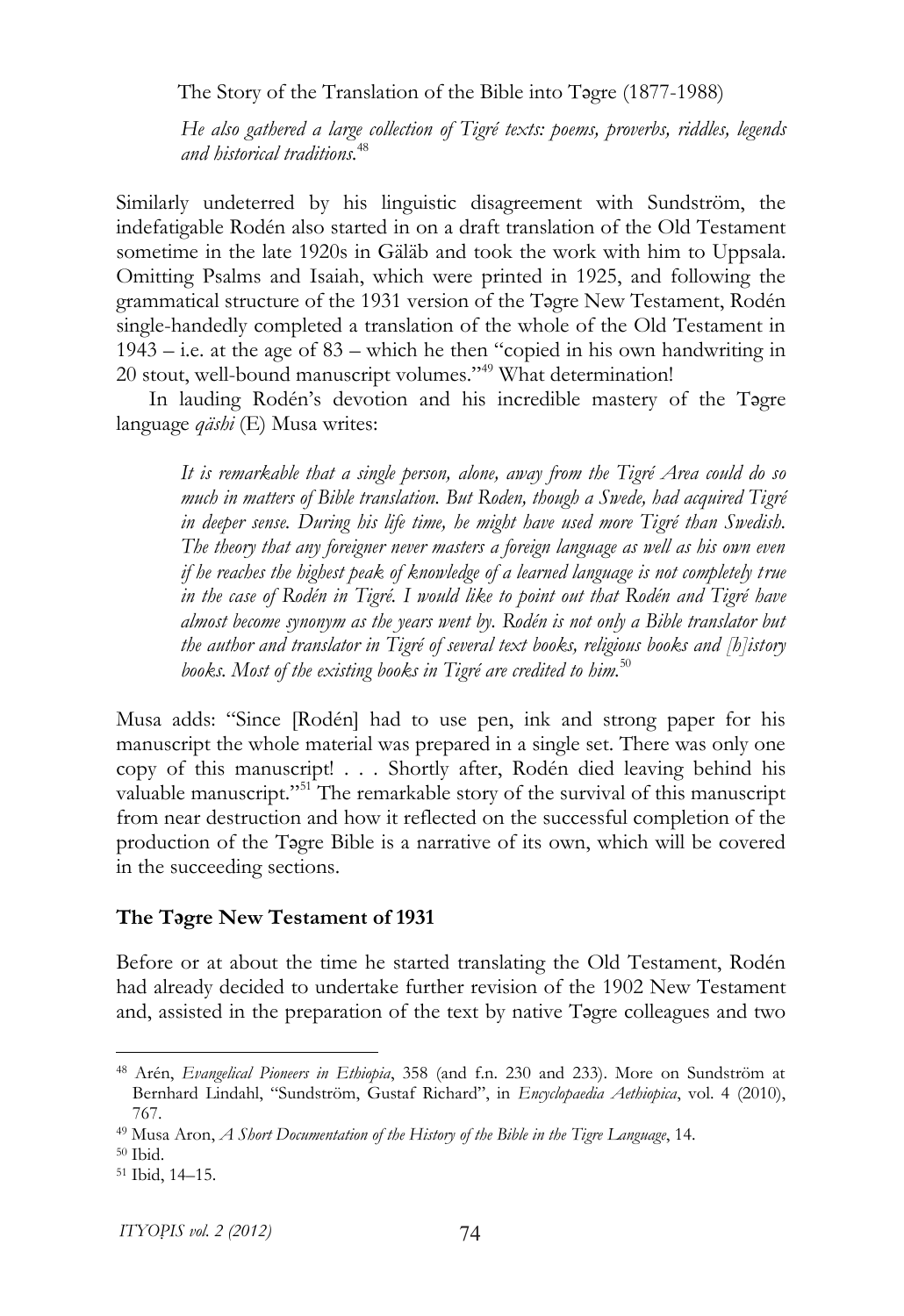$-$ <sup>53</sup> he completed the revision in Uppsala sometime around the end of 1928.<sup>54</sup> Rodén and Jonsson "had made use of seven European and three Semitic translations and *the spelling had been made to conform to Sundström's views on the subject* foreigners – the Rev. Axel Jonsson<sup>52</sup> (1890–1959) and Miss Amanda Haglund [*emphasis added*]."55

Press in Asmära by the British and Foreign Bible Society in 1931 – when one of the two workers who would later complete the production of the Tagre Bible, *qäshi* (E) *mämhar* Musa Aron, was only a year old.<sup>57</sup> The native workers who assisted Rodén with the revision were: *Mämhar* T'imotewos Fayd (Yohannəs) (1879–1957) from Mänsa' bet Šaḥǝqän, *mämhər '*Al'azar Hǝdad (1871–1964) from Mänsa' bet Abrähä, *mämhar* Yasḥaq Hemmed [Ḥamd] from the Northern Ḥabab region, *mämhar* Samu'el 'Etǝman (1881–1940) from the ərta people. Proofread and its printing overseen by *qäshi* (E) Yosef Hamäd (1881– 1966), $56$  the second edition of the New Testament was published at the SEM Southern Ḥabab region and *qäshi* (E) Yosef Ḥǝmäd from the 'Asawǝrta people.

### **Complete Revision and Production of the Entire Tagre Bible (1978–88)**  $\left( \frac{1}{2}, \frac{1}{2}, \frac{1}{2}, \frac{1}{2}, \frac{1}{2}, \frac{1}{2} \right)$

This section is mainly based on the late *qäshi* (E) Musa's typewritten memoir of  $\sum_{i=1}^{n}$  is contribution to the final phase of the translation work and from long personal interviews with him and his wife conducted by the author and his colleagues in 2007.

#### *a. Justifications for Producing the Whole Bible in Tǝgre*

 $(1 + \sqrt{15})$ Bible became increasingly pressing. Through his analysis of the historical, linguistic and demographic realities of the Tagre people and language, *qäshi* (E) Musa, who descends from the Tagre of the Saḥl region in Eritrea, defended As the years progressed, the need for the publication of a complete Tagre the need, in the late 1970s, for the production of a Tǝgre Bible by responding to a number of typical questions:

 $\sigma$  research on  $\sigma$  than  $\Omega$  is  $\Omega$ on or the Old<br>beadquarters <sup>52</sup> A pastor in Gäläb from 1919 to 1926; he assisted Rodén also in the translation of the Old Testament from 1920 to 1932, and was a mission secretary of the SEM at its headquarters from 1950 till his retirement. Lundström and Ezra Gebremedhin, *Kenisha*, 475. 53 Lundström and Ezra Gebremedhin, ibid, 318; Musa Aron, *A Short Documentation of the History* 

*of the Bible in the Tigre Language*, 12. 54 Ibid, 12.

<sup>55</sup> Lundström and Ezra Gebremedhin, *Kenisha*, 318*.* 

 $1\quad12$ <sup>56</sup> Father-in-law of *qäshi* (E) *mämhǝ<sup>r</sup>* Musa Aron. 57 Musa Aron, *A Short Documentation of the History of the Bible in the Tigre Language*, 11*–*12.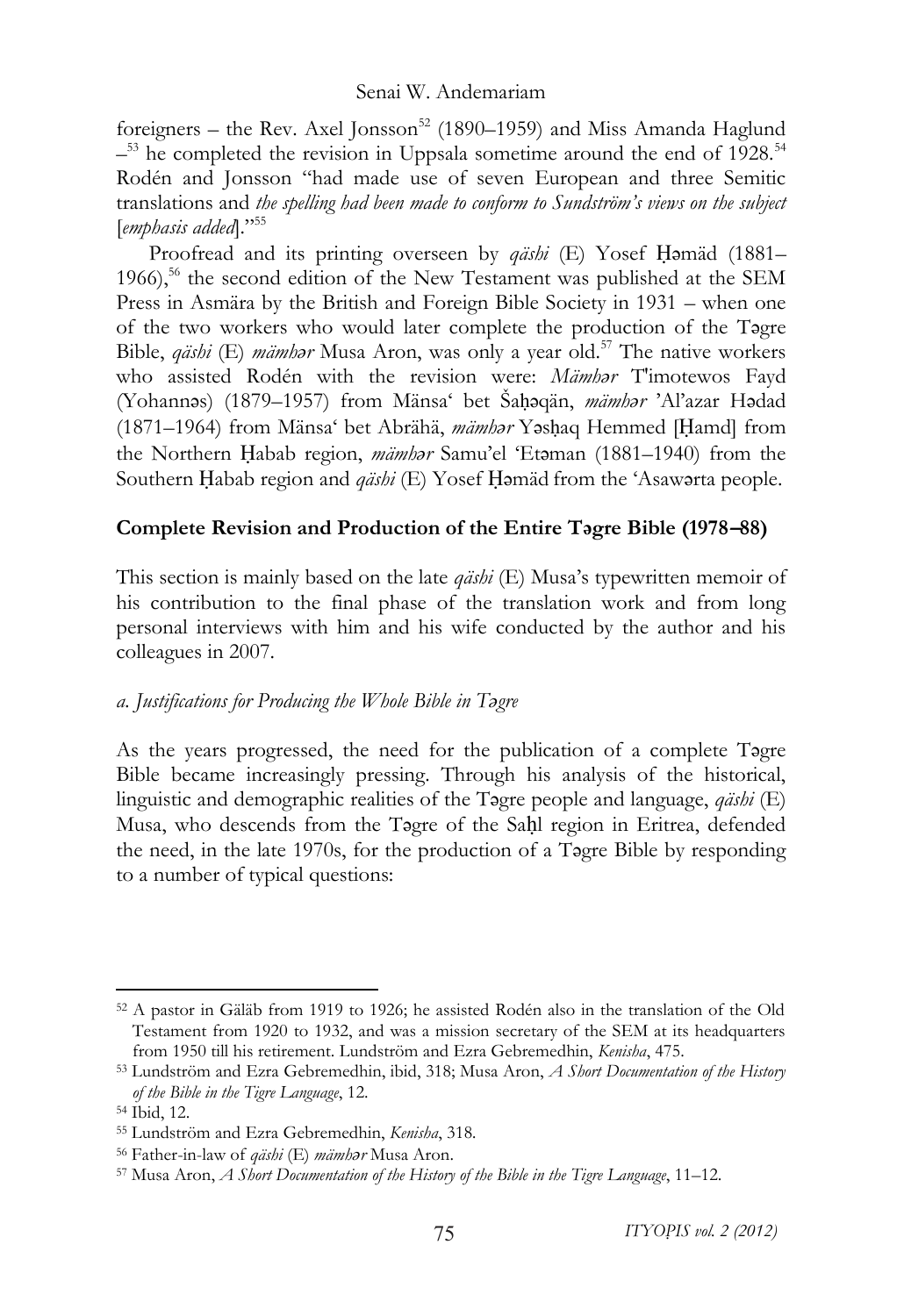Dereje Feyissa – Markus Virgil Hoehne: Borders and Borderlands as *speaking Evangelical Christians?* 2. Can T $a$ gre-speaking Christians not use the T $a$ gr $a$ ñña Bible? 3. Was T $\partial$ gre itself developing or losing ground to Arabic?<sup>58</sup> *1. Is it worthwhile printing the whole Bible in Tǝgre for a minority of Tǝgre-*

*b. The Decision Is Made and the Workers Are Selected* 

Finally in 1978 the SEM and the Evangelical Church of Eritrea (ECE, now the Evangelical-Lutheran Church of Eritrea), with the approval of the Bible Society of Ethiopia, decided that "a complete revision of the existing New Testament [of 1931] and Old Testament manuscripts and necessary retranslation work of the Tagre Bible be carried on." The SEM assumed financial responsibility for the project along with the Church of Swedish Mission.<sup>59</sup> Rev. Axel Berglund (1912–2005), a veteran missionary who worked among the Tagre people in Gäläb and Kärän as well as in Mändäfära, well-International Workshop on Documentation and Preservation and Preservation of Ethiopian of Ethiopian Continued with this task. versed in Tagre, and Musa Aron, then Secretary General of the ECE,<sup>60</sup> were

Musa and Berglund had known each other since at least 1945. When Berglund was sent for pastoral work to Gäläb sometime towards the end of 1945, Musa, then 15 years old, and 18 years younger than Berglund, was selected to go to Gäläb and teach Berglund Tagre.<sup>61</sup> They would meet again thirty-three years later, when they were commissioned to produce the complete From Ambivalence to Acceptance – International Conference on *Azmari* Tǝgre Bible.

(Andreas WETTER) 164 (Andreas WETTER) 164 (Andreas WETTER) 164 (Andreas WETTER) 164 (Andreas WETTER) 164 (Andr

 $W$  Did,  $15-10$ .<br>59 Thid  $18$ 58 Ibid, 15*–*18. 59 Ibid, 18.

<sup>60</sup> Briefly, the history of the establishment of the ECE is as follows. The SEM Mission Secretary Nils Dahlberg had, during his 1920 visit to the SEM mission in India, proposed **Research and Expedition Reports** establishing a local church. As soon as he arrived in Eritrea, just before Easter 1925, he Professor Adolf Kolmodin during his visit to Eritrea 17 years earlier. A committee Comprising focal and foreign workers was their established to draft the constitution.<br>Prominent members of the drafting committee included the Rev. Jonas Iwarson, chairman ongoing research on local traditions of gold mining in Tigray of the committee, the Pastor Anders Svensson, *qäshi* (E) Gǝrma-Tsǝyon Gäbrä, Dr. Nicola (Wolbert SMIDT, in collaboration with GEBREMICHAEL Nguse) 181 De Pertis, *qäshi* (E) (then *mämhǝr*) Ǝmbayä Habtä-'Ǝgzi' (then aged 22), Pastor Mikael **Research Abstracts** Jonas Iwarson was elected as the first President of the ECE and *qäshi* (E) Täwäldä-Mädhǝn the establishment of a local church in India. He then put forward a proposal for a church constitution to the India Field Conference and the SEM Board in Sweden. After his proposal was approved on 09 February 1923, he came to Eritrea with fresh experience of rekindled the idea of establishing a local church, a suggestion made by his predecessor comprising local and foreign workers was then established to draft the constitution. Holmer and *qäshi* (O) Zär'ä-Tsǝyon Muse. The ECE was then established effectively as of 26 September 1926 in Asmära, with the holding of its First Synodical meeting. The Rev. Gäbrä-Mädhǝn was elected as his Vice-President. Lundström and Ezra Gebremedhin,

*Kenisha*, 393–96.<br><sup>61</sup> Interview with *qäshi* (E) *mämh*ar Musa Aron and *Wäyzäro* Ragbu Yosef by the author,  $\frac{1}{2}$  Markovich With  $\frac{1}{2}$  Markovich Musa Trion and Wayzard Region Toset by the author,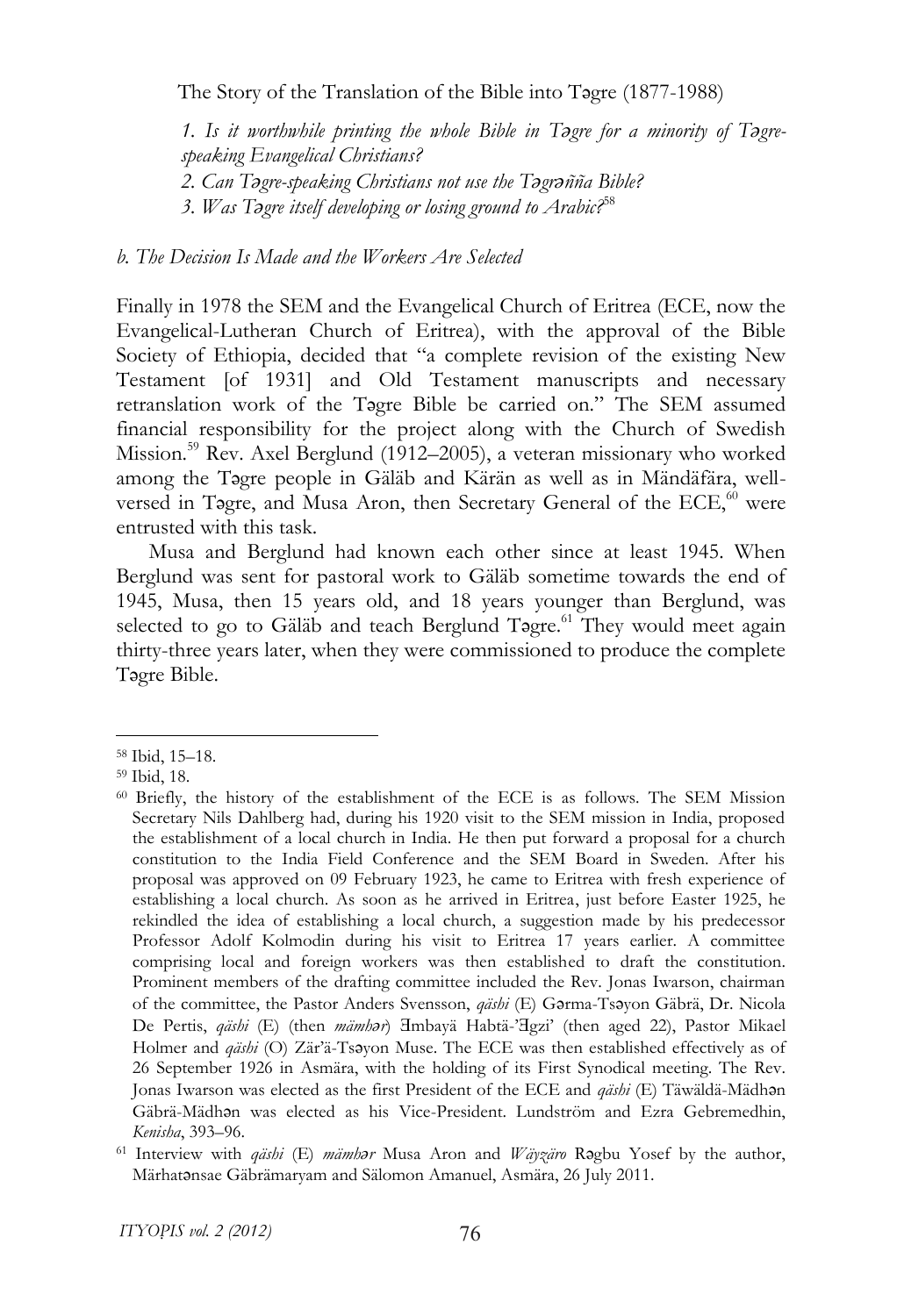*c. The Work Begins (October 1978)* 

It was decided that the ideal place to perform the task was in Nairobi, at the headquarters of the Regional Office for Africa of the United Bible Societies following which the two colleagues set up their office with the assistance of UBS's translation consultants.<sup> $\tilde{\alpha}$ </sup> The Tegre scriptural books available for (UBS). Initially, it was hoped that the project would take three years, but it actually continued for ten arduous years. As part of their preparation, Musa and Berglund were given translation training organized by the UBS in Nairobi, reference and to be used as guides were:

- *1. The 1931 Tǝgre New Testament;*
- *2. Sundström's 1925 printings of Psalms and Isaiah; and*
- *3. Rodén's draft translation of the Old Testament.*<sup>63</sup>

When they studied these three reference works, Musa and Berglund found out that:

*1. They were "somewhat a [literal] translation";*

2. The T $\partial$ gre used in these books was "good but needed a lot of updating to raise it *to a present day T***∂**gre which could be accepted and understood by most T**∂**gre International Workshop on "Culture, Environment and Development" *speakers";*

ae concise ana *3. The books contained some very long sentences that needed to be made concise and divided into shorter sentences;* 

*A.* In the text of the T $\overline{e}$ gre Bible to be produced, "verbs, according to grammatical  $\delta$ <sup>-</sup>  $\frac{1}{2}$   $\frac{1}{2}$ *structure of Tǝgre, should always conclude a complete sentence"; and*

*5. According to the modern translation technique recommended by the UBS, the* final product must "reflect the principles of dynamic equivalence translation *emphasizing clarity, closeness and naturalness*<sup>64</sup> *wherever possible."*<sup>65</sup>

It goes without saying that Musa and Berglund referred to Bibles printed in other languages. Both could speak and write in Tagre, Tagrañña, English<sup>66</sup> and

 $\alpha$  Language, 16–17. <sup>62</sup> Ibid.; Musa Aron, *A Short Documentation of the History of the Bible in the Tigre Language*, 18*–*19. 63 Musa Aron, ibid, 19.

<sup>&</sup>lt;sup>64</sup> With regard to the meticulousness in the selection of the right words during their review and retranslation work, *qäshi* (E) *mämhǝr* Musa, in his interview with the author and his relations of  $\frac{1}{2}$  mining  $\frac{1}{2}$  mining  $\frac{1}{2}$  mining  $\frac{1}{2}$  mining  $\frac{1}{2}$  mining  $\frac{1}{2}$  mining  $\frac{1}{2}$  mining  $\frac{M}{R}$  in collaboration with  $\frac{M}{R}$ "mountain" so as to use the most appropriate T $e$ gre word corresponding to the  $\alpha$ colleagues on 23 June 2007, described, by way of example, the care that he and his fellow scholars took in identifying the proper term for a raised structure of land. For instance, when in Matthew 8:1 it reads "when [Jesus] was come down from the mountain," what should be the most appropriate term to translate the word "mountain"? For this, they needed to know, if possible, the geography of the particular area in Palestine where the event described in Matthew Chapter 8 had occurred. They wanted the height of the

topographical feature. 65 Musa Aron, *A Short Documentation of the History of the Bible in the Tigre Language*, 19.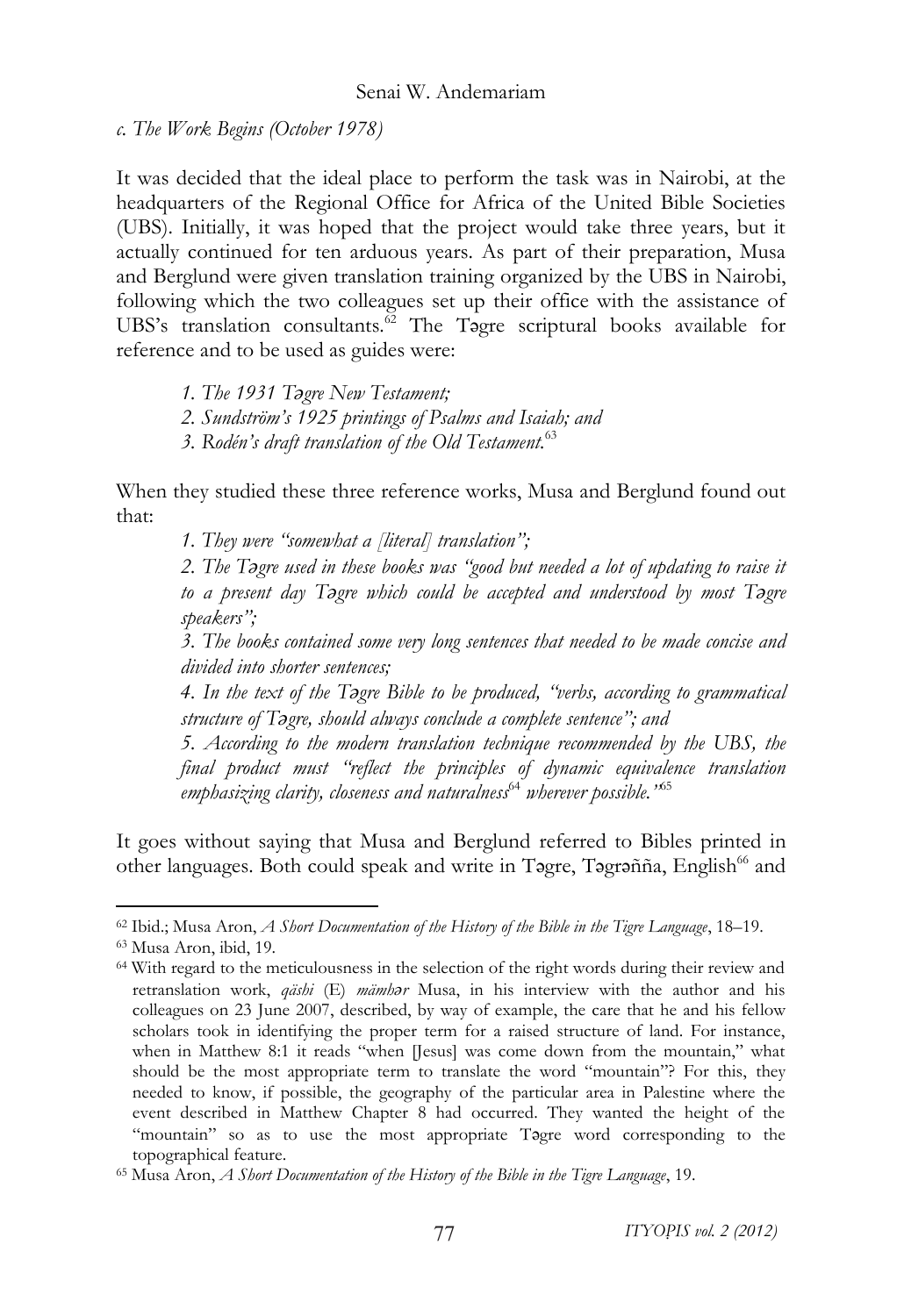and Berglund could consult books in Swedish, German and Greek. Between them, therefore, they were armored with knowledge of nine languages to bring to their work.<sup>67</sup> To establish the linguistic patterns and rules for their Italian. On top of these, Musa had a working knowledge of Amharic and Ga'az translation, they took the following approach:

and the *[ECE] during the past 100 years in order to establish a uniform* grammatical and spelling system of the language. In principle the agreement of *Rodén and Sundström in matters of Tigre spelling was used as a basis. The principle of using the first form of the alphabet [g***ø***'*øz] for short vowels and the *fourth form [rab* $\hat{\sigma}$ ] for long vowels was [to be] strictly followed.<sup>68</sup> Punctuation followed the pattern used in all Tigre or Tigrigna books published by the [SEM] and later by the  $[ECE]$ .<sup>69</sup> *Linguistically it was necessary to consult any Tigre book published by the [SEM]* 

With these preparations, translation rules and Tagre writing styles at hand, Musa and Berglund started the work in October 1978 "following a chronological order of the books of the Bible."<sup>70</sup> Initially, they believed that the entire project would require nearly three years to complete, but as they embarked on the work, "they found out that the material did not only need simple revision, but retranslation effort in half of the material. It was therefore necessary to plan a longer time."<sup>71</sup> The result of their analysis of the materials at hand led them to the conclusion that "while 75 [percent] of the material [the<br>
at  $\frac{1}{2}$   $\frac{1}{2}$   $\frac{1}{2}$   $\frac{1}{2}$   $\frac{1}{2}$   $\frac{1}{2}$   $\frac{1}{2}$   $\frac{1}{2}$   $\frac{1}{2}$   $\frac{1}{2}$   $\frac{1}{2}$   $\frac{1}{2}$   $\frac{1}{2}$   $\frac{1}{2$ 1751 IVEW TEStantent, the 1725 pints of Francis and Isaan and Roden's translation of the Old Testament] needed an extensive revision work, 25  $[percent]$  of the material was  $[to be]$  almost a new translation."<sup>72</sup> Workshop "On the History and Culture of the Horn of Africa" at 1931 New Testament, the 1925 prints of Psalms and Isaiah and Rodén's

<sup>&</sup>lt;sup>66</sup> They used the Revised Standard Version of the English Bible for reference.

 $\alpha$ <sup>67</sup> Musa Aron, *A Short Documentation of the History of the Bible in the Tigre Language*, 20.

<sup>&</sup>lt;sup>67</sup> Musa Aron, *A Short Documentation of the History of the Bible in the Tigre Language*, 20.<br><sup>68</sup> As to the circumstances leading to this rule, see Arén, *Evangelical Pioneers in Ethiopia*, 357 (also (m. 227).<br><sup>69</sup> Musa Aron, *A Short Documentation of the History of the Bible in the Tigre Language*, 20–21.

Berglund) followed the 'chronological order of the books of the Bible.' Did he mean the order that the books appear in the Bible (i.e., Genesis, Exodus, Leviticus…)?<br><sup>71</sup> Musa Aron, ibid, 14. <sup>70</sup> Musa Aron, *ibid, 20*. In this and in the section where he describes Rodén's translation of the Old Testament (Musa Aron, ibid, 14), Musa states that they (i.e., Rodén as well as Musa and order in which the different books of the Bible were written (or first put into writing) or the

 $\frac{1011}{193}$ 

<sup>72</sup> Ibid, 21.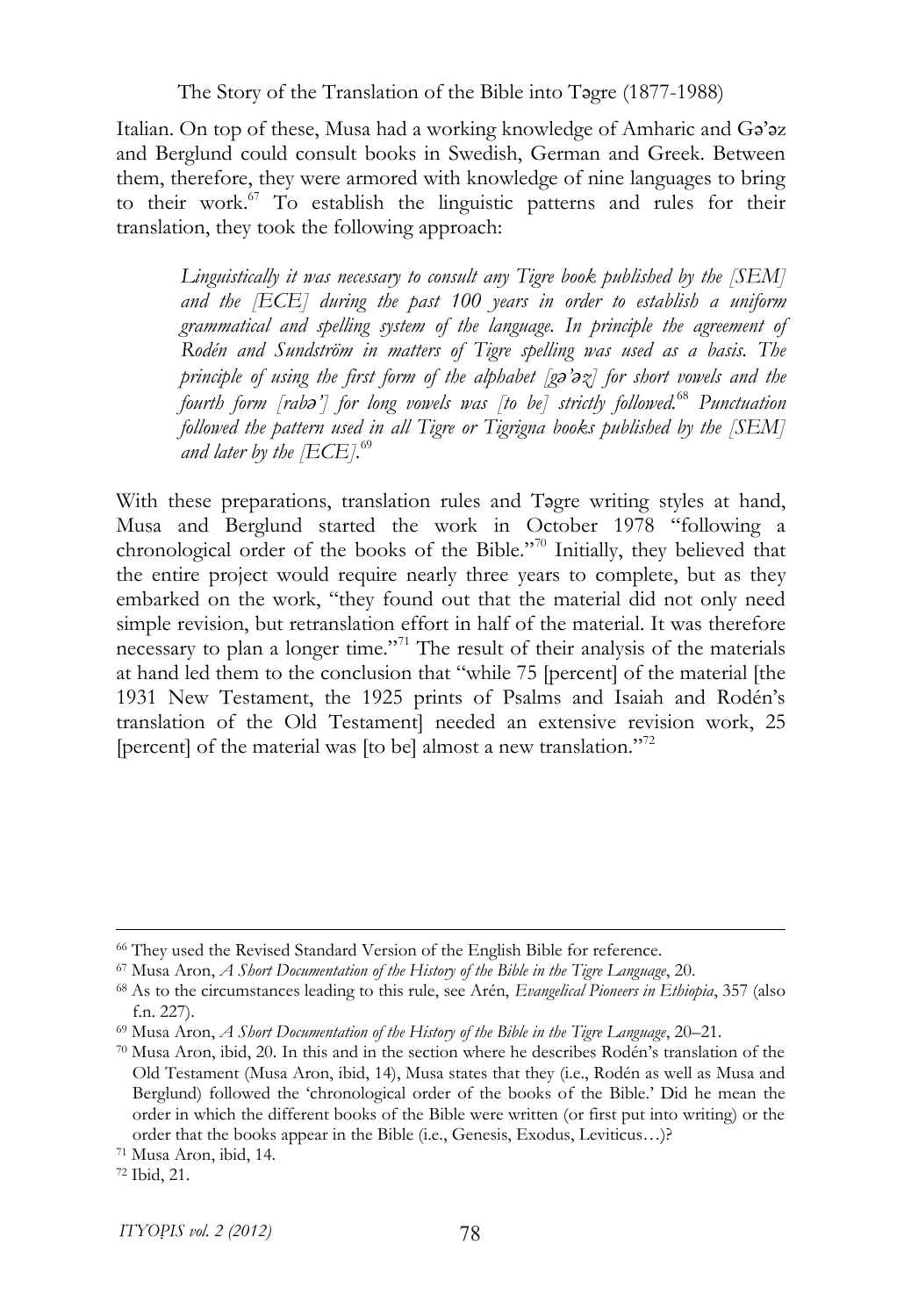#### *d. The Work Continues for the Next Seventy-Seven Months (October 1978–March 1985)*

Musa and Berglund were ready to tackle the arduous task. As has been mentioned, the basic documents for the revision and retranslation work were Testament, however, there existed only a single version of the work, contained in 20 well-bound manuscript volumes in Uppsala which had never been copied. What if any or all of these manuscripts were lost or destroyed for any reason in Uppsala or after they were brought to Eritrea? That could have happened had it not been for what Musa Aron describes as God's miraculous the 1931 New Testament, the 1925 prints of Psalms and Isaiah and Rodén's draft translation of the Old Testament. Finding the first two sets, which were already in print, was not a problem. As to Rodén's draft translation of the Old intervention. In his words:

…Rodén had prepared [by 1943] a set of his Old Testament material. This  $\frac{1}{100}$   $\frac{1}{100}$ later. This single set of Old Testament draft manuscript was deposited in Sweden for some years; nobody thought of making another copy of it in case of fire, loss, damage, etc, but God guarded it and [it] was sent to Eritrea and placed at the shelves behind the altar in Geleb church, a single set exposed to possible fire, loss,  $\emph{ntact.}$ Not only that, when the [SEM] with the [ECE] decided to move the 20 volumes From Ambivalence to Acceptance – International Conference on *Azmari God who guided the whole idea. Can you imagine, just some time after the manuscript was sent to Asmara, Geleb was a scene of destruction, fire, murder and manuscript was sent to Asmara, Geleb was a scene of destruction, fire, murder and*  $(a \text{.} \text{.} \text{) }$  to  $\text{.} \text{.}$  elebrated we take  $\text{.}$ with the pretense of the Gelebites harboring the Liberation Front, shot and burned several old and young church members in their homes. Even the Church building in [whose] altar shelves the manuscript was safeguarded was plundered. Other books, *material was the one used by Berglund and Musa as guidance in Nairobi 35 years termites, etc… God keeps his promises, the manuscript was intact. of heavy paper manuscript from Geleb to Asmara for better safe keeping,*<sup>73</sup> *it was theft by the then regime of Haile Selassie [of] Ethiopia. Soldiers came to Geleb and, and old manuscripts of already printed Tigre books which were in the altar shelves were destroyed, burned or looted. But the Old Testament draft manuscript was safely deposited at the literature department shelves in Asmara. This was definitely* 

God's plan.<sup>74</sup>

<u>.</u>

Based on the three sets of scriptural references and other materials, Musa and<br>Based on the three sets of scriptural references and other 2012, accepted  $\sigma$   $\sigma$ , assisted  $\sigma$ Berglund began their revision and retranslation work in October 1978, assisted by the experts at the UBS in Nairobi. In Musa's own words:

donkeys. However, neither Musa nor his wife Rǝgbu could remember exactly on what day  $2^{\frac{3}{2}}$ <sup>73</sup> *Qäshi* (E) *mämhǝr* Musa, in his interview with the author and his colleagues on 23 June 2007, recalled that the heavy manuscripts were initially carried from the church in Gäläb on the manuscripts were moved from Gäläb to Asmära. 74 Musa Aron, *A Short Documentation of the History of the Bible in the Tigre Language*, 22*–*23.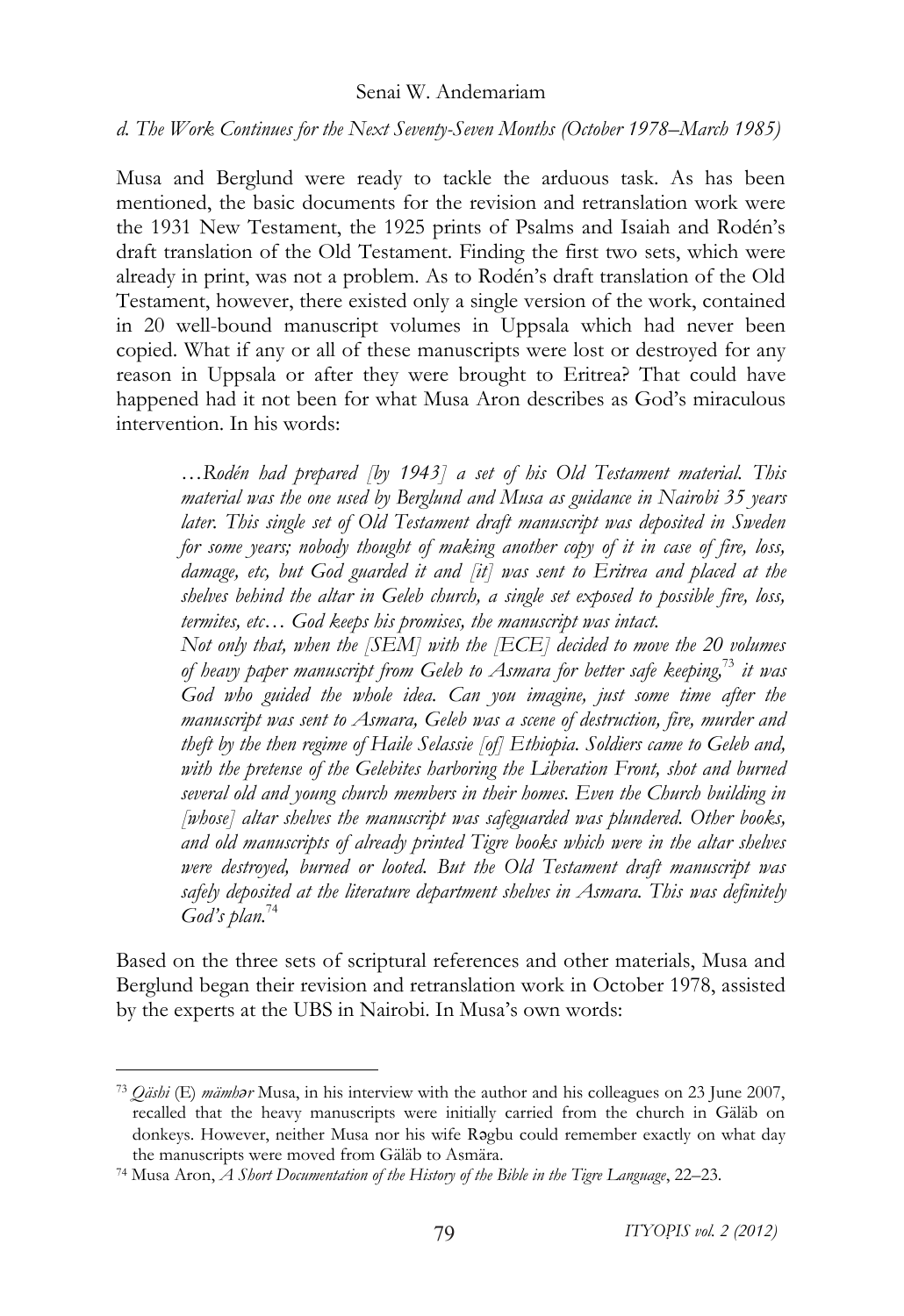tentative manuscript and sent out to be tested by Tigre readers for accuracy. *As the translation project proceeded, books which were completed were put in a* 

Church leaders, Church workers, pastors, college students and laymen read the entire draft manuscript in Asmara, Sudan and Nairobi. The feedback obtained *from these people whose mother tongue was Tigre was very useful in checking the manuscript and producing the final material.* 

Aron and his wife, Regbu Yosef copied the final manuscript by handwriting and Rev. Berglund checked every page and the whole Tigre Bible manuscript was neatly copied in 5000 foolscap papers in three sets.<sup>75</sup> *And so, one set was kept at the Berglunds' residence where the team* had their project office. The second set was deposited at the archives of the [UBS] headquarters in Nairobi and the third set was kept at the residence of Musa Aron. The *Was* to proceed the manuscript from any five or message, a was summer *precaution*... [emphasis added]<sup>76</sup> *In March 1985 the revision and translation of the Tigre Bible was complete.* Musa *This was to protect the manuscript from any fire or mishap, it was human* 

The world is an interesting place, where events of apparently unrelated import and consequence have happened, are happening and continue to happen simultaneously. In the last three months of 1885, Massawa was occupied by the Italians, Emperor Yohannas of Ethiopia won the Battle of Kufit against the Mahdist army and the great SEM missionary Lundahl died of smallpox. In 1890, the same year that Eritrea was declared an Italian colony, Dawit the first Tagrañña syllable book, *Sillabario nella lingua Tigrinja*, was being published in 1896 in Asmära, a devastating battle of historic impact was being fought at 'Adwa between the Italians and Emperor Manilik II of Ethiopia. And as Musa and Berglund were completing their 8-year-long labor in March 1985, the man who would later be the key figure in the end of the Cold War, Mikhail S. Gorbachev, was assuming leadership of the Soviet Union... Amanu'el finished translating the New Testament into Tǝgre. Similarly, just as

# **Research and Expedition Reports** *of the Complete Tǝgre Bible by the Musas (March 1985 – July 1988) e. What an Exemplary Couple Can Do: The Printing, Typesetting and Cassette Recording*

After completing the revision and retranslation work in 1985, the Rev. Axel Detguina, then severity time years ora, had to retain to sweeten with his wife.<br>Musa remained in Nairobi with his wife Rǝgbu, who assisted him in the emance in Evanope with the wice regout, who assisted to remaining stages of typing, proofreading and printing in what turned out to be<br>a three year journey. Berglund, then seventy-three years old, had to return to Sweden with his wife. a three-year journey.

<sup>&</sup>lt;sup>75</sup> According to Musa Aron, the rules of Bible translation require that at least three copies of the translation manuscripts must be prepared and kept separately, if possible in three different countries.<br><sup>76</sup> Musa Aron, *A Short Documentation of the History of the Bible in the Tigre Language*, 22. <u>.</u>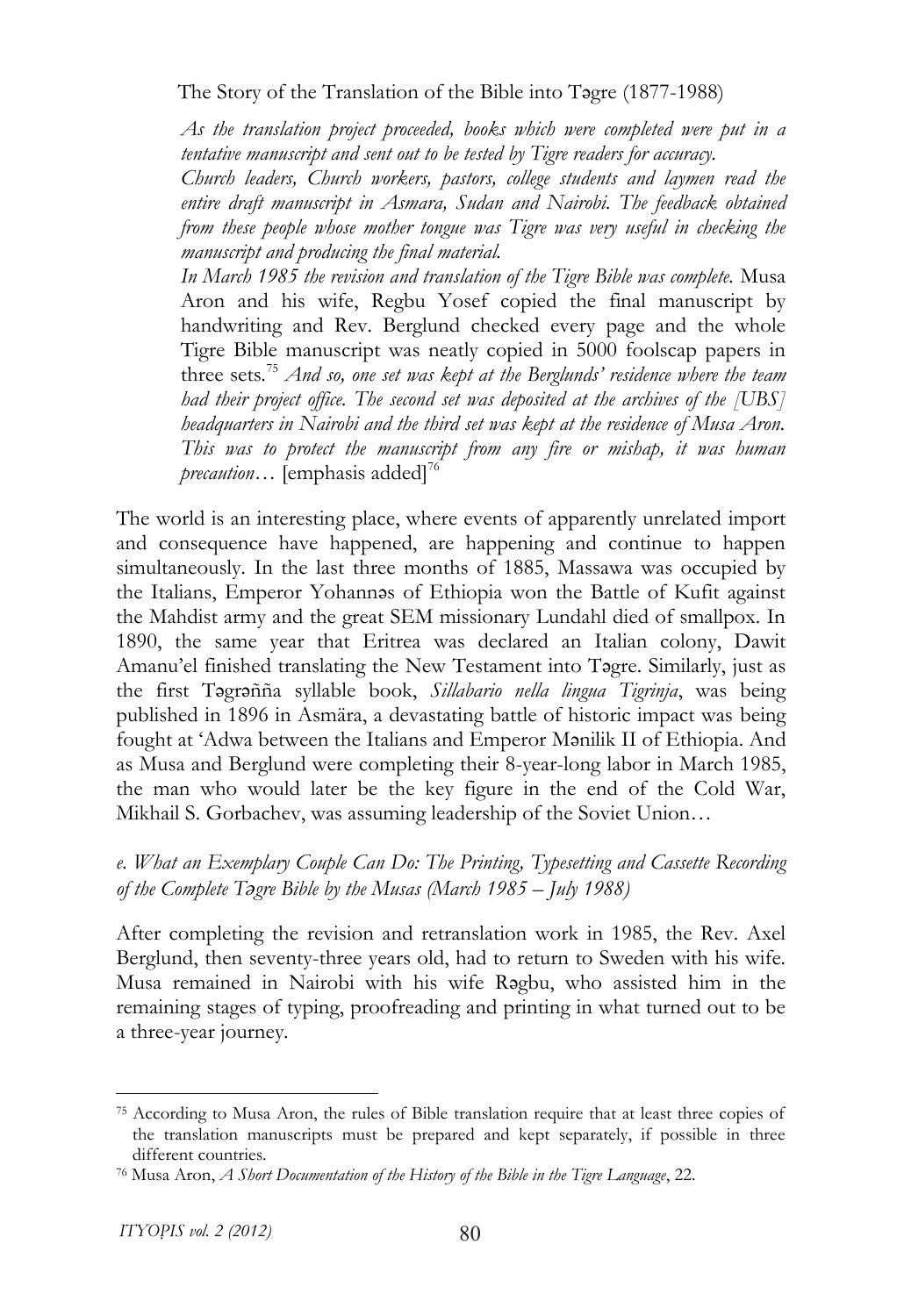the Tegre New Testament, *qäshi* (E) Yosef Ḥǝmäd, and admittedly inspired by her father's long years of literary and pastoral work in Gäläb, *Wäyzäro* Ragbu was already programmed to follow in her father's footsteps in assisting her believes it was cholera) invaded the village where he lived as a child – in the 'Asawarta district in Southeast Eritrea – he lost his entire family to the disease and was taken to the SEM base at  $\overline{3}m$  Kullu at the age of just two.<sup>78</sup> He grew up under the care of the SEM, where the missionaries made him an adept Herself the daughter of one of the early contributors to the translation of husband, Musa. She was born in Asmära, but moved to Gäläb at the age of just six months, when her father *qäshi* was sent to Gäläb to serve in the church there.77 *Qäshi* (E) Yosef was a progeny of the SEM. When an epidemic (Rǝgbu servant of the gospel.

As the preparation of the Musa-Berglund version neared its end, it was discovered that it would be impossible to print the whole Bible in Ethiopia, as originally planned. Musa continues his narration:

As an alternative, a couple of printing presses that print in Ge'ez were contacted in Italy [the Vatican, and still another at Oxford].<sup>79</sup> But the volume of the work could not be accommodated. Therefore, a beautiful idea of using a computer solved the problem. A small computer was bought by the supporting missions and Musa Aron [and his wife], after a short [six months] training at the [UBS and]<br>Sand and *Maria Culture, CCU* National *Arona* at the <sup>[UBS]</sup> and  $T^{\prime}$  CH<sub>2</sub> *Summer Institute of Linguistics [(SIL)] workshops, started to use it.* 

developed a conversion programme by which one can keyboard in Latin letters and print in Ge'ez script. The result was what was needed in Tigre. The Musas had to establish a combination of Latin consonants and vowels to define the required Tigre letters. The system appeared complicated at the beginning, but as they went deeply into it, they found it acceptable and practical. Of course what they saw at the screen of the computer was a phonetic representation of Tigre in *The entire keyboarding was done in Nairobi at the [SIL] headquarters. The [SIL]*  Latin letters, but the print was Tigre in Ge'ez script [emphasis added].<sup>80</sup>

It was at this point that Rǝgbu's contribution became vital, as Musa recounts:

-

 *ITY OF EXECUTIVE CONTINUES IN THE EXECUTIVE CONTINUES IN THE EXECUTIVE CONTINUES. AND IN THE EXECUTIVE CONTINUES IN THE EXECUTIVE CONTINUES IN THE EXECUTIVE CONTINUES.* 

<sup>&</sup>lt;sup>77</sup> She is the child standing by her father's lap in the picture at Arén, *Evangelical Pioneers in*  $Fd$ :  $\dot{M}$  $\overline{m}$ *Ethiopia*, 417.<br><sup>78</sup> Interview with *Wäyzäro* R**ǝ**gbu Yosef, 26 July 2011, at the couple's home in Asmära.

The Musa Aron also added that printing in Ethiopia might have been possible, but the political  $\frac{79}{100}$  Musa Aron also added that printing in Ethiopia might have been possible, but the political situation of the time precluded it. 80 Musa Aron, *A Short Documentation of the History of the Bible in the Tigre Language*, 24. So the

although the Latin keys on the keyboard are still used, the Gǝ'ǝz transcription appears both<br>although the computer appears and her still used, the Masse, harmony are sthe Latin aw the Latin<br>tout difference between the system used by the Arons (or the Musas, to use Musa Aron's description of himself and his wife) and modern computer input of Ga'az, is that today, on the computer screen and on the printout. The Musas, however, saw the Latin transcription on the computer screen and the Ga'az appeared only on the printout.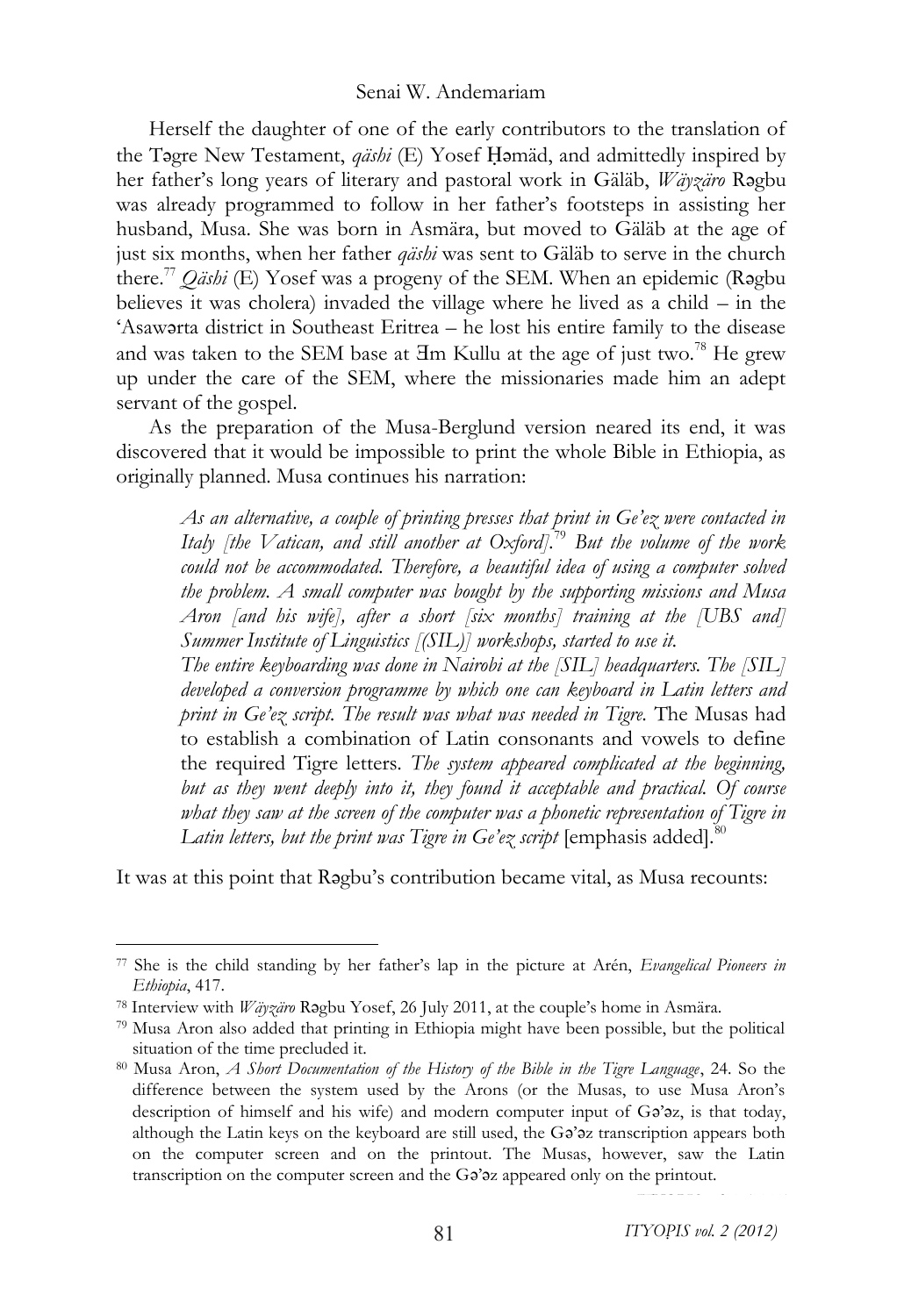material so he could concentrate on typing the Latin equivalent of the Tigre sound. This system had been very useful. Again, on the proofreading process, both had to read the material once on the screen of the computer, twice on the the end of the keyboarding of the whole Bible, they ran a wordlist of in every book. This system *[which took the couple a year and 8 months to* complete] helped them to correct any word which could have been misspelled during *the proof reading* [emphasis added].<sup>81</sup> *To facilitate the work, Musa had the help of his wife Regbu in dictating him the*  printed material and finally on the corrected printed material. Still, at every book and checked each [such] word that appeared [on the screen]

National Workshop: "Socio-cultural Impact Assessment of the Welqayt How meticulous, how grueling! The result of this painstaking effort of ading was: proofreading was:

Finally, the chapter and verse checking programme was run and anything which was missed was corrected, and at the end several hundred neatly printed pages of the whole Tigre Bible were ready to go to Dallas to help the experts with the  $\Omega$  and  $\Omega$ *typesetting.*<sup>82</sup>

Another four months of demanding typesetting awaited the Musas at the SIL Center in Dallas, which Musa recalled:  $\frac{1}{2}$ 

International Workshop on "Culture, Environment and Development" … and so both Regbu and Musa had to go to Dallas to help the experts there with  $\frac{1}{\sqrt{2}}$ of the typesetting preparation involved much programming, so the first month they *had to converse a lot with Mr. K. Hubel who was in charge of the project. During* that month they had to check the way the computer diskettes were prepared, run the chapter/verse checking again, determine rules for breaking Tigre words, deciding on the general format and layout of the pages, choosing the best model for the poetry part, distribution of foot references in their respective place, preparing of maps etc… **Research and Expedition Reports** *eventual errors in spelling, spacing, column length, page control, book sequence and*  and short wordlist at the end...<sup>83</sup> *the typesetting. They stayed in Dallas from June 14 to September 25, 1987. A lot When all these programmes and items were ready, then the typesetting was started. As each book was typeset they had the chance to read the whole Bible again for etc… Finally the whole Tigre Bible was typeset in 1,131 pages with several maps* 

Three sets of diskettes were prepared and kept at the UBS office in Nairobi, at the Musas' residence and in Dallas. Musa has nothing but praise for Mr. K. Hubel, the man in charge of the typesetting, and Miss B. Alvarez, the lady responsible for the page markup and editing the material for typesetting. He describes the last lap, the printing:

 $S<sup>1</sup>$  1 bid.<br> $S<sup>2</sup>$  research projects in social sciences and humanities and humanities and humanities and humanities and humanities and humanities and humanities and humanities and humanities and humanities and h <sup>81</sup> Ibid*.* 

at Mekelle University 1933<br>2008 - The Mekelle University 1933<br>2008 - The Mekelle University 1933 <sup>82</sup> Ibid, 14.

<sup>83</sup> Ibid, 25*.*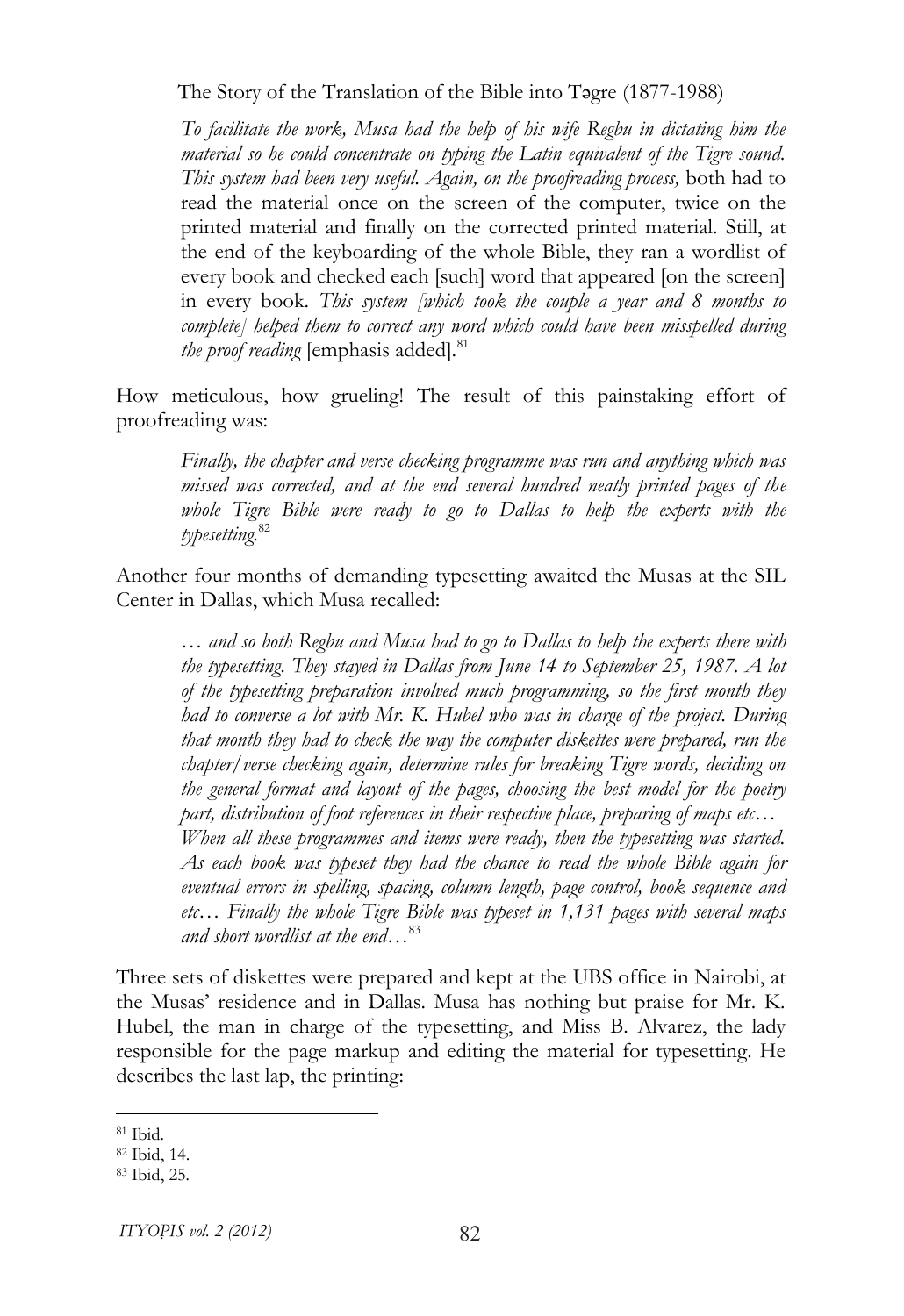Finally, the [UBS] instructed the [SIL] Dallas to send the Tigre typeset material  $\emph{press in }$   $\emph{Hom}$ e possibility of *to Stuttgart, West Germany, from where it was handed to a printing press in Hong Kong. It was decided to print 3000 copies at the first printing with the possibility of future reprints at the request of more needs. The Tigre Bible was therefore printed in Hong Kong and shipped to Massawa, Khartoum, Stuttgart and Nairobi for distribution through the Bible Societies of each country to the Tigre speakers found at home and abroad.*<sup>84</sup>

 $\omega$   $\mathbf{r}$  in  $\mathbf{r}$  in  $\mathbf{r}$  in  $\mathbf{r}$  in  $\mathbf{r}$  in  $\mathbf{r}$  in  $\mathbf{r}$  in  $\mathbf{r}$  in  $\mathbf{r}$  is  $\mathbf{r}$  in  $\mathbf{r}$  in  $\mathbf{r}$  is  $\mathbf{r}$  in  $\mathbf{r}$  in  $\mathbf{r}$  is  $\mathbf{r}$  in  $\mathbf{r}$  in  $\mathbf{r}$  is  $\frac{3}{2}$ projects in Eritrea: to record the entire Bible on cassette. Musa was once again assisted by his wife in recording more than 1000 pages of the Tagre Bible on While waiting for the Tagre Bible to be printed in Hong Kong, however, the Musas embarked on a task never before attempted in the Bible translation cassette, as he recalls:

While waiting for the printed Tigre Bible, the [SEM] decided that the whole Bible  $F_{\mu\nu}$  and  $F_{\mu\nu}$  the decay of the  $\mu$ illiterate, the blind, also to people visiting clinics, to congregations and youth groups Cultural and Art Heritage of the Haddis Alemayehu Cultural and *be recorded on cassettes, cassettes that will bring the word of God to the aged, the etc…*<sup>85</sup>

The task was undertaken by the Nairobi office of the Portable Radio Ministry studio time and all the technical support needed for the project. The SEM  $\frac{1}{2}$  and  $\frac{M_{\text{co}}}{N_{\text{co}}}$ (PRM) International in cooperation with the UBS. The PRM provided free financed the project with funds raised at the initiative of Rev. and Mrs. Berglund. Musa continues:

in Ethiopia, University of Hildesheim, 6 − 8 January 2012 rans, recorded<br>1 Workshop "On the History and Culture of the Horn of Africa" at *books, chapters, and sections. The result was 67 cassettes of 90 minutes each*   $M<sub>1</sub>$  Mexico 2011 (Carsten Hoffmann) (Carsten Hoffmann) (Carsten Hoffmann Hoffmann Hoffmann Hoffmann Hoffmann Hoffmann Hoffmann Hoffmann Hoffmann Hoffmann Hoffmann Hoffmann Hoffmann Hoffmann Hoffmann Hoffmann Hoffman *Regbu and Musa Aron, with the expert guidance of the PRM technicians, recorded the whole Tigre Bible in male and female voices with short musical bridge between collected in 5 albums.* 

recorded Tiore *And so through the help of the Lord the printed Tigre Bible and the recorded Tigre Bible in cassettes became a reality in 1988. We praise the Lord.*<sup>86</sup>

<sup>&</sup>lt;sup>84</sup> Ibid, 26. However, Voigt states, and Rǝgbu confirmed in an interview on 26 July 2011, that a new transfation of the entire Tegre Dible Teappeared in 1999/90. Voigt, Dible transfation<br>into Tegre", in *Encyclopaedia Aethiopica*, vol. 1, 577. There are two possible explanations for this. Either Musa Aron noted the year 1988 in the Gǝ'ǝz calendar, which is 1995/96 in the Gregorian Calendar, or the Tagre Bible was printed in 1988 (G.C.) but was not distributed new translation of the entire Tǝgre Bible 'reappeared' in 1995/96. Voigt, "Bible translation in Eritrea until 1996 (G.C.). 85 Ibid, 28*.* 86 Ibid, 28*.* Rǝgbu reflected that although she grew up in Tǝgre-speaking Mänsa' and was

Nairobi-Dallas Tegre Bible production project that she can now claim to have fully  $\alpha$ , Asiliara, 20 married to Musa, a Tǝgre-speaking husband, it was as a result of her experiences in the mastered the language. *Wäyzäro* Rǝgbu Yosef, interview by author, not recorded, Asmära, 26 July 2011.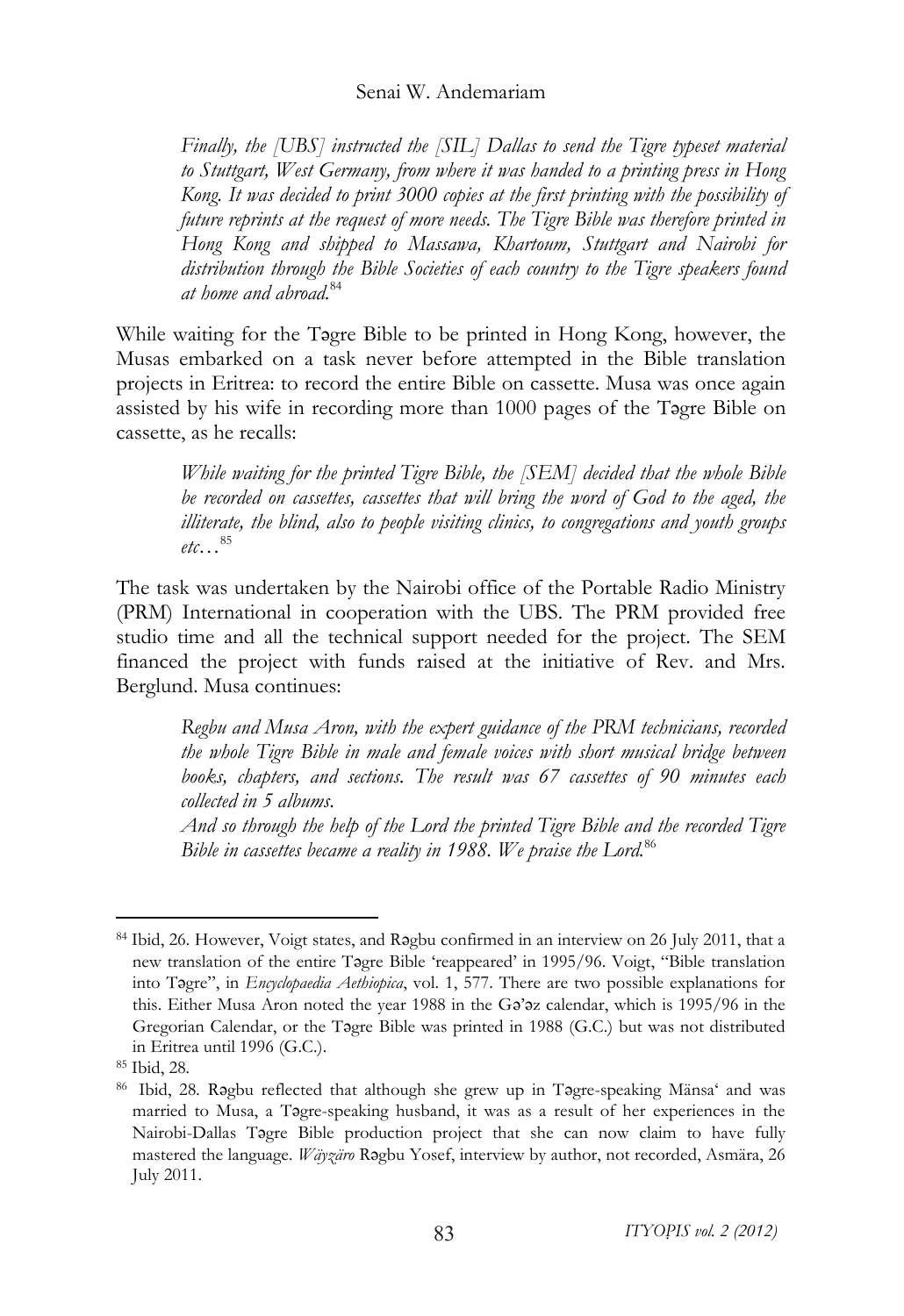*f. The Joy of Finishing*<sup>87</sup>

Dereje Feyissa – Markus Virgil Hoehne: Borders and Borderlands as Resources in the Horn of Africa. Woodbridge 2010 *A warning concerning youths wishing to be painters*  Many are they who have a taste and love for drawing, but no talent; and this will be *discernible in boys who are not diligent and never finish their drawings with shading.*<sup>88</sup>

These are words of advice recorded in the notebooks of one of history's most popular painters, if not the most popular, Leonardo da Vinci, a man himself known more for his unfinished than his finished works. My intent here is not to whice about da viner of the concept of imising what one starts, but simply<br>to highlight the joy that the Musas and the Berglunds must have felt when they to inging the foy that the musas and the Dergianus must have felt when they held the printed, finished Tagre Bible in their hands. This is how Musa expresses the joy and feelings that he and his wife experienced in July 1988 at the end of the 111-year-long journey to produce the Bible in Tǝgre: to write about da Vinci or the concept of finishing what one starts, but simply

God chose the period of 1877 to 1988, one hundred and eleven years to build up His word so that Tigre speakers could have a Bible in their mother tongue.

On July 8, 1988, while I was drafting this documentation, I got a telephone call from the [UBS] Headquarter in Nairobi announcing the good news that an adding supposed by 20 Tight Blows have arrived at likel office. It we<br>dream, I run with my wife to the office and collected the box of Bibles. *advance shipment of 20 Tigre Bibles have arrived at their office. It was like a* 

at any, 15 March 1973 angle to the office and conceived the obset of Bibles.<br>*Well printed and bound Bibles they were!* We spent the whole day looking here and there through the pages of the printed Bible. It was one of the most beautiful days of our life.

But my story does not stop here. Immediately I recalled that Dawit Amanuel, the pioneer of the Tigre Bible translation, was baptized on July 8, 1877, exactly one hundred and eleven years to the date before the printed Bible's arrival in Nairobi from the printers in Hong Kong. The coincidence is amazing. We were simply *excited by the coincidence, and we praised the Lord for the fulfillment of His promises* [emphasis added]*.* 89

(Wolf SMIDT), in collaboration with GEBRE MIDT), in collaboration with GEBRE

The Musas found around 12 mistakes in the first set of 3000 Bibles which arrived from Hong Kong. These mistakes were corrected in the second set of  $D_{\text{S}}$  the gold of the Aksumites or  $\frac{1}{2}$ Tǝgre Bibles printed a year and a half later.

Gäbrämaryam, who prepared and delivered a wonderful lecture on the concept. <sup>87</sup> I have borrowed the concept of finishing an assignment from the teachings of my good friend and colleague in all the stages of my preparation of this article, Mr. Märhatansae

Märhatonsae also used Leonardo da Vinci as an example in his teaching.<br><sup>88</sup> The Complete Notebooks of Leonardo Da Vinci, vol. 1 translated by Jean Paul Richter (1888), 170 (note 482).

note 482).<br><sup>89</sup> Musa Aron, *A Short Documentation of the History of the Bible in the Tigre Language*, 29.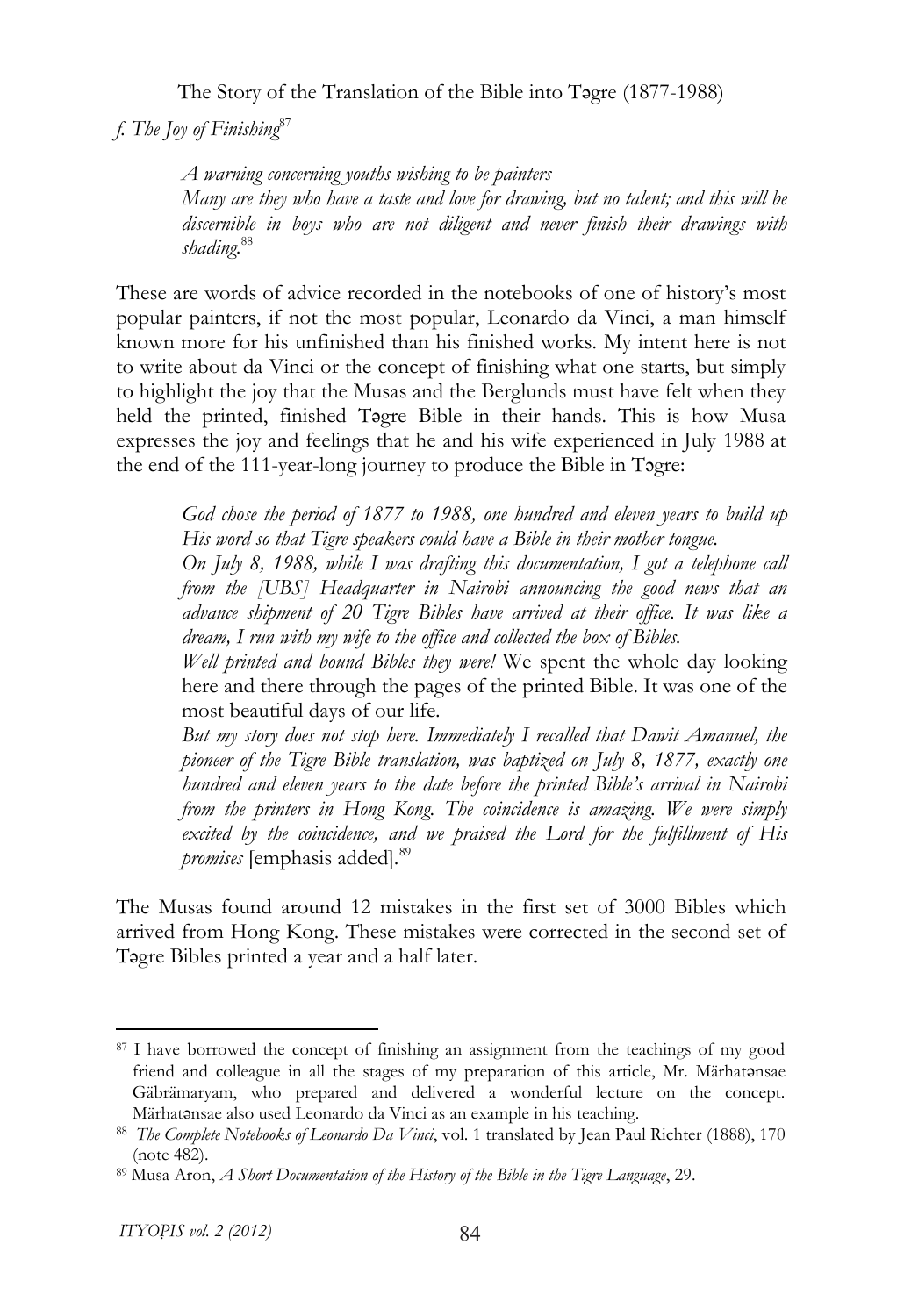### **On the Choice of Dialect**

The art of selecting the most representative dialect or combination of dialects is one of the most crucial tasks in translation work, particularly in the paragraphs below explain the status of the Tǝgre Bible from the perspective of translation of such an important book as the Bible. This requires careful consideration of the commonalities and differences among the dialects, to ensure the widest possible dissemination of the translated work. The dialect choice.

Tagre, a Semitic language stemming from Ga'az, is spoken by people living all along the Eritrean coast of the Red Sea (except the Southern areas of the Red Sea) as well as the Western and Eastern lowlands of Eritrea.<sup>90</sup> It is one of the three languages categorized under the North Ethiopic branch of the South Tempheral group in the Sennice Tanniy of Tanguages. It is spoken in the<br>Northern Red Sea, 'Ansäba and Gaš-Barka regions of Eritrea, as well as in  $\frac{1}{2}$  will as  $\frac{1}{2}$ 70 percent of the Muslims of the Bǝlin ethnic group are bilingual in Tǝgre, and the Kunama and Nara ethnic groups use Tegre as the language of Peripheral group in the Semitic family of languages. It is spoken in the Eastern Sudan. About one-third of Eritreans use Tǝgre as their mother tongue, intercommunication.<sup>91</sup>

Salǝḥ Maḥmud identifies seven traditional dialects of Tǝgre: Barka (or Bäni ʻAmər), Saḥl (or Ḥabab), Marya Tsällam, Mänsaʻ, Marya Qäyaḥ, Betǧuq and Sämhar, all named after the groups that speak them.<sup>92</sup> He conducted a From Ambivalence to Acceptance – International Conference on *Azmari*  $\int$ and to dialectical survey of five Tǝgre dialects (i.e., all except Marya Tsällam and Betǧuq) in 1997 to select a commonly understood and accepted dialect and to identify and treat potential dialect problems.

 $\int C \cdot f \cdot \ln f$ missions who first put Tǝgre into writing. Because they were mainly confined to the Mänsa' region, these missions would naturally produce their Tagre writings in the Mänsa' dialect. He adds that, although the Eritrean People's discern the similarities and variations in the traditional dialects.<sup>93</sup> To conduct his survey, Salǝḥ Maḥmud used 321 words identified by the Summer Institute of Linguistics as well as 326 words listed in Aki'o Nakano's *A Vocabulary of Beni* Historically, Salǝḥ Maḥmud notes, it was the Evangelical and Catholic Liberation Front (EPLF) tried to develop Togre as a written language, predominant use of the Mänsa' dialect continued because most of the EPLF radio broadcasters used the Mänsa' dialect. It was not until Salǝḥ Maḥmud's systematic dialectical survey in 1997 that reliable data was established to

<sup>90</sup> Ibid, 5*–*6. For the geographical distribution as well as historical, social and administrative set-up of the Tǝgre people, see Ministry of Justice, *sǝr'atä mǝḥdäran ḥǝggǝn bahǝlǝn ḥǝbrätäsäb 'erǝtra* (translated: *Administrative, Legal and Cultural System of the Eritrean Communities*) (Asmara: Francescana Printing Press, 2011), 12*–*15.

<sup>91</sup> Salǝḥ Maḥmud, "Tǝgré Dialects", *Journal of Eritrean Studies*, IV, No. 1 & 2 (2005), 46.

 $\alpha$  2 (2005), 40.<br> $\alpha$  research 2004.00, 905  $2010, 023.$ <sup>92</sup> Ibid, 45, 47; Maria Bulakh, "Tǝgre language", in *Encyclopaedia Aethiopica*, vol. 4 (2010), 895.<br><sup>93</sup> Salǝh Mahmud, ibid, 47.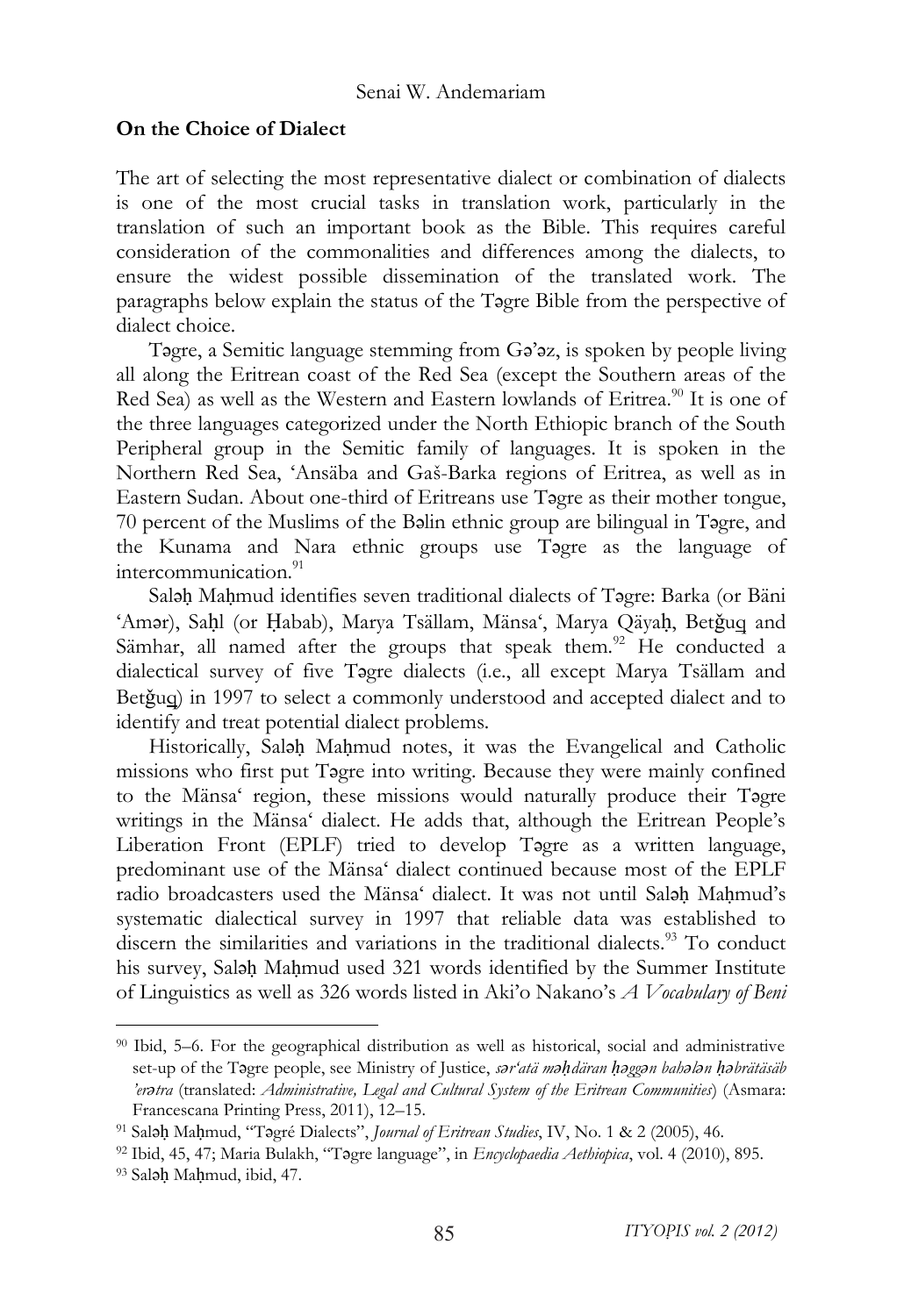the data obtained from this and his other parallel studies (phonological differences, lexical differences, speed and suprasegmental features, intelligibility levels, impressions of speakers of each dialect etc.) were analyzed and *Amer Dialect of Tigré*, along with his own list for comparative purposes. Finally interpreted (Ibid, 52*–*69).

Salah Mahmud concluded: "The study thus shows that the dialectical dialects generally high  $\dots$ " (Ibid, 70). On the basis of the proximity between the various dialects, he divided them into three major groups: (a) the North and West dialect which contains the Barka (or Bäni 'Amer), Saḥl (or Ḥabab) and Marya Tsällam; (b) the Sänḥit dialect which contains Mänsa', Marya Qäyaḥ and Betǧuq; and (c) the Sämhar dialect (Ibid, 70). He also added: divergence among the dialects of Tagre is narrow and intelligibility between the

[t]he analysis of word lists, phonological differences and isoglosses, recorded text testing and impressions of the interviewees do not reveal serious obstacles to *aware of them* (Ibid, 70–71). (...) The high intelligibility levels among the various dialects and the existence of a written variety which is already commonly understood suggest that selecting a specific dialect for the purpose of standardization is unnecessary. Any text written in any of the T*agre dialects can be understood by others* (Ibid, 71). *communication . . . [and] the major differences . . . are predictable and everyone is* 

This conclusion is only buttressed by the experience with the Musa-Rǝgbu-Berglund Tǝgre Bible. By way of precaution regarding the issue of dialect, the United Bible Society branch office in Nairobi initially printed the complete speakers in Eritrea (then part of Ethiopia) and other countries. Save for minor comments on some vocabulary, the overall impression of the readers of the Tagre version of Genesis was that the Musa-Ragbu-Berglund text was Mänsa' dialect, while the United Bible Society continued intermittently to send the Tagre Bible, it might therefore be concluded, safely passed the crucial test of dialect. Musa Aron summed up this conclusion: "The Tigre speaking people of these days can understand up to 80 [percent] of the Tagre used in the 1902  $\mathbf{B}$  Sible." Musa-Rǝgbu-Berglund book of Genesis in Tǝgre and distributed it to Tǝgre intelligible to any Tǝgre speaker. With this confirmation, the three colleagues continued their preparation of the other books of the Bible, more or less in the selected books of the Bible to be read by Tagre speakers.<sup>94</sup> The final version of Tǝgre Bible."

**Research Abstracts** expected Salǝḥ Maḥmud identified it as the Mänsa' dialect. Salǝḥ Maḥmud When the author brought a sample of the Musa-Rogbu-Berglund Togre Bible (Gospel of Mark Chapter 1) to Salah Mahmud<sup>95</sup> to check the dialect, as

<sup>)&</sup>lt;br><sup>94</sup> Interview with Musa Aron and Rǝgbu Yosef, 23 June 2007.

 $\frac{95 \text{ Interview with Saləh Mahmud by the author, Asmära, 3 August 2011.}$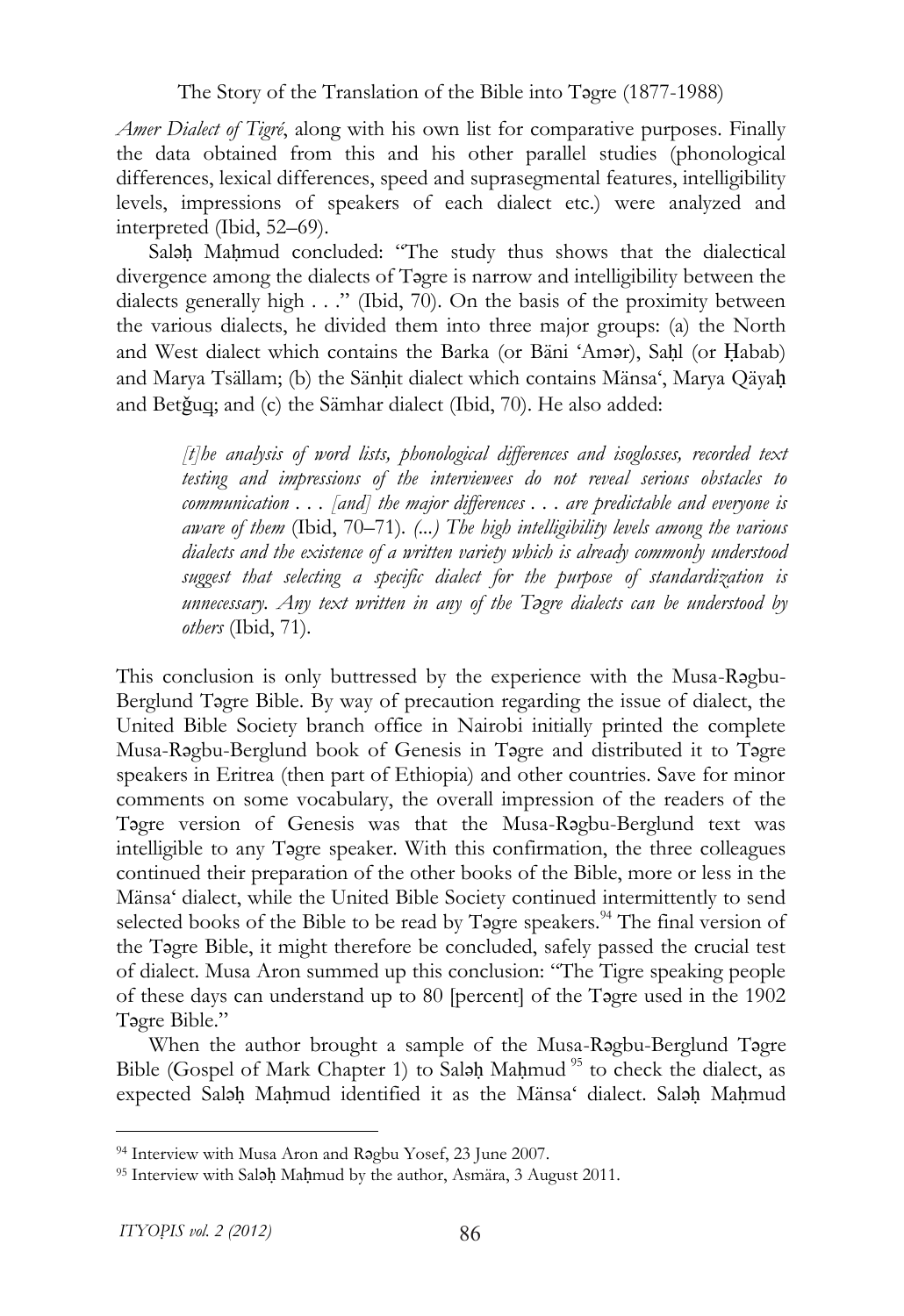confirmed that the Musa-Rǝgbu-Berglund Tǝgre Bible is readable for an ordinary Tǝgre speaker.

#### **Bibliography**

- Gustav ARÉN (1978), *Evangelical Pioneers in Ethiopia: Origins of the Evangelical Church Mekane Yesus*, Uppsala: Offsetcenter ab.
- The 18th International Conference of Ethiopian Studies in Dirre Dawa: Maria BULAKH (2010), "Tǝgre language", in: Siegbert UHLIG (ed.): *Encyclopaedia*   $\mathcal{L}$ m jewpacam *Aethiopica*, vol. 4, p. 895.
- 2 Rompaa, vol. 4, p. 655.<br>Sophia DEGE Peter UNSETH (2010), "Täwäldä-Mädhən Gäbrä Mädhən", in:  $N_{\rm eff}$  workshop: "Socio-cultural Impact Assessment of the Welqayte Siegbert Uhlig (ed.): *Encyclopaedia Aethiopica*, vol. 4, p. 877.
- HMBAYÄ Habtä-'Hgzi' (1966), " 'Hyo mǝtrgwam qǝddusat tsǝḥufat ('The Work of Translating Scriptures')", *Mäl'akti Sälam* [a special edition on the 100<sup>th</sup> anniversary of the arrival of the messengers of the Swedish evangelical Mission into Eritrea, Asmära], March 1966.
- GHIRMAI Negash (1999), *A History of Tigrinya Literature in Eritrea: The Oral and*  $\mathbb{R}^n$  and  $\mathbb{R}^n$ *the Written (1890-1991)*, Leiden: Universitet Leiden.
- $\mathcal{O}_1$ , Pastoi- $\mu$ , Asmara,  $\overline{C}$ Rosa HOLMER, "Tewolde-Medhin Gebremedhin (1860–1930), Pastor-Educator-Linguist, a Short Biography", *Quaderni di Studi Etiopici*, Asmara, No. 6/7, 1985*–*1986, 113*–*15 (tr. by Gustav Arén from the original Swedish of Rosa Holmer, *Twoldo Medhen*, Stockholm 1938).
- Johannes KOLMODIN, *Traditions de Tsazzega et Hazzega*. *Textes tigrigna* [*Zanta* Hazzägan Tsä'azzägan], Rome 1912 (Archives d'études orientales 5, 1).
- ID., *Traditions de Tsazzega et Hazzega, Annales et documents*, Uppsala 1914 (Archives d'études orientales 5, 3).
- ID., *Traditions de Tsazzega et Hazzega. Traduction française*, Uppsala 1915 (Archives<br>d'études exienteles 5-2)  $h_{\alpha}$  University, 17-18 March 2011 (Carsten Hoffmann) d'études orientales 5, 2).
- $\mu$ <sub>p</sub> Bernhard LINDAHL (2010), "Sundström, Gustaf Richard", in: Siegbert UHLIG (ed.): *Encyclopaedia Aethiopica*, vol. 4, p. 767.
- $\sum_{i=1}^{\infty}$   $\sum_{i=1}^{\infty}$   $\sum_{i=1}^{\infty}$ Enno LITTMANN, *Publications of the Princeton Expedition to Abyssinia;* vol. 1-2: *Tales, Customs, Names and Dirges of the Tigrē Tribes* [Tigrē texts and English translation]*,* Leyden 1910; vol. 3-4: *Lieder der Tigrē-Stämme* [Tigrē texts and German translation], Leyden 1913 [vol. 4 contains part A of the translation]; vol. 5: *ibid.* [part B], Leyden 1915.
- Karl Johan LUNDSTRÖM EZRA Gebremedhin (2011), *Kenisha: The Roots and* Development of the Evangelical Church of Eritrea (1866–1935), Trenton: The Red Sea Press.
- MEKURIA Bulcha (1995), "Onesimos Nasib's Pioneering Contributions to Oromo Writing", *Nordic Journal of African Studies* 4 (1): 36-59.
- $S$  research projection projects in social sciences and  $\frac{1}{2}$ MINISTRY OF JUSTICE (2011), *Sǝr'atä mǝḥdäran ḥǝggǝn bahǝlǝn ḥǝbrätäsäb 'erǝtra*  ('Administrative, Legal and Cultural System of the Eritrean Communities'), Asmara: Francescana Printing Press.